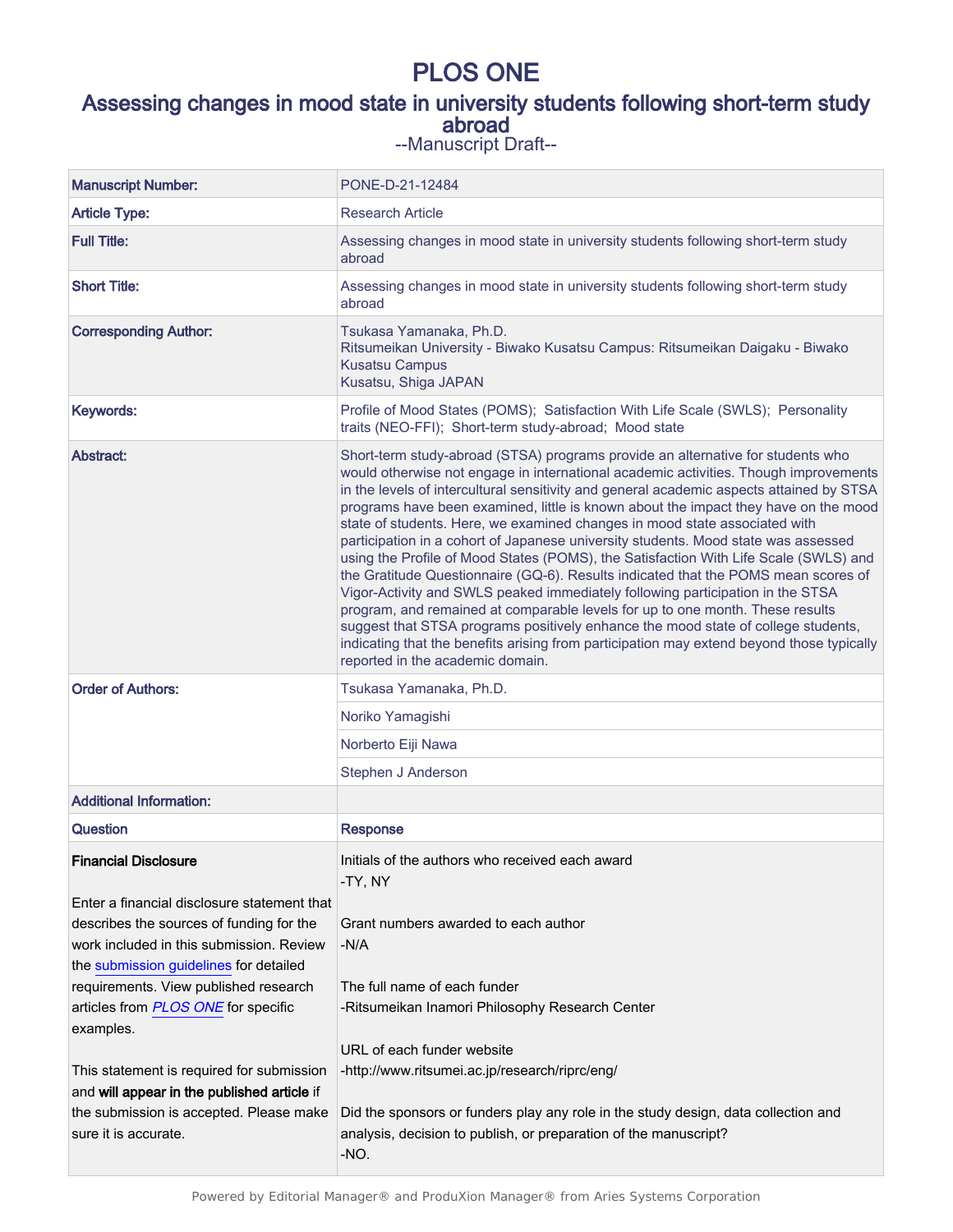#### Unfunded studies

Enter: The author(s) received no specific funding for this work.

#### Funded studies

- Enter a statement with the following details: • Initials of the authors who received each
- award
- Grant numbers awarded to each author
- The full name of each funder
- URL of each funder website
- Did the sponsors or funders play any role in the study design, data collection and analysis, decision to publish, or preparation of the manuscript?
- NO Include this sentence at the end of your statement: The funders had no role in study design, data collection and analysis, decision to publish, or preparation of the manuscript.
- YES Specify the role(s) played.

#### \* typeset

#### Competing Interests

Use the instructions below to enter a competing interest statement for this submission. On behalf of all authors, disclose any [competing interests](http://journals.plos.org/plosone/s/competing-interests) that could be perceived to bias this work—acknowledging all financial support and any other relevant financial or nonfinancial competing interests.

This statement is required for submission and will appear in the published article if the submission is accepted. Please make sure it is accurate and that any funding sources listed in your Funding Information later in the submission form are also declared in your Financial Disclosure statement.

View published research articles from [PLOS ONE](http://journals.plos.org/plosone/) for specific examples.

NO authors have competing interests.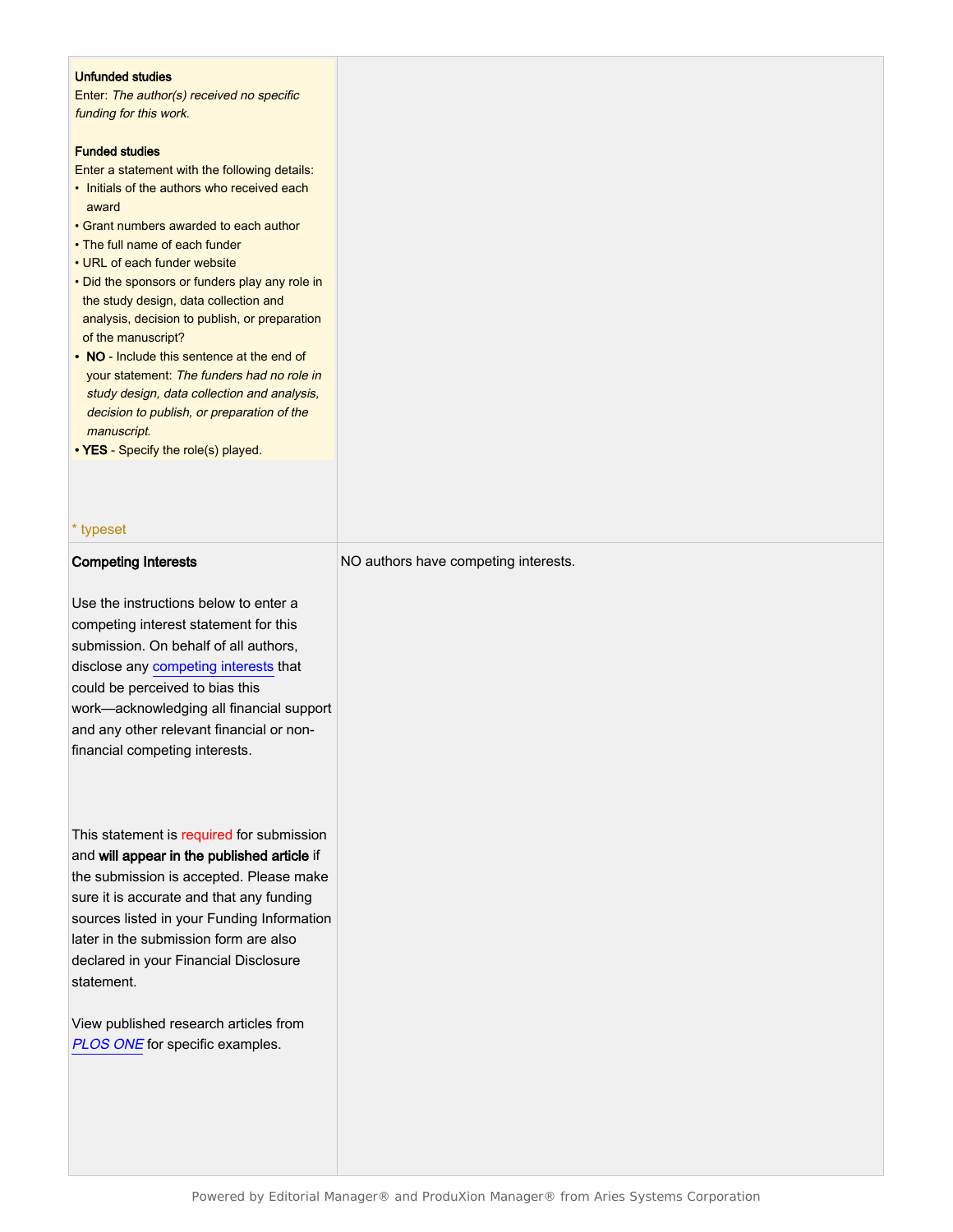| NO authors have competing interests<br>Enter: The authors have declared that no<br>competing interests exist.<br>Authors with competing interests<br>Enter competing interest details beginning<br>with this statement:<br>I have read the journal's policy and the<br>authors of this manuscript have the following<br>competing interests: [insert competing<br>interests here]<br>* typeset |                                                                                                                                                                                                                                                                                                                                                                             |
|------------------------------------------------------------------------------------------------------------------------------------------------------------------------------------------------------------------------------------------------------------------------------------------------------------------------------------------------------------------------------------------------|-----------------------------------------------------------------------------------------------------------------------------------------------------------------------------------------------------------------------------------------------------------------------------------------------------------------------------------------------------------------------------|
| <b>Ethics Statement</b>                                                                                                                                                                                                                                                                                                                                                                        | Human Subject Research (involving human participants and/or tissue)                                                                                                                                                                                                                                                                                                         |
| Enter an ethics statement for this<br>submission. This statement is required if<br>the study involved:                                                                                                                                                                                                                                                                                         | Give the name of the institutional review board or ethics committee that approved the<br>study<br>-Ritsumeikan Inamori Philosophy Research Center, General Committee                                                                                                                                                                                                        |
| • Human participants<br>• Human specimens or tissue<br>• Vertebrate animals or cephalopods<br>• Vertebrate embryos or tissues<br>• Field research                                                                                                                                                                                                                                              | Include the approval number and/or a statement indicating approval of this research<br>-Ritsumeikan Inamori Philosophy Research Center, General Committee's approval<br>Indicate the form of consent obtained (written/oral) or the reason that consent was not<br>obtained (e.g. the data were analyzed anonymously)<br>- Oral consent was obtained from the participants. |
| Write "N/A" if the submission does not                                                                                                                                                                                                                                                                                                                                                         |                                                                                                                                                                                                                                                                                                                                                                             |
| require an ethics statement.                                                                                                                                                                                                                                                                                                                                                                   |                                                                                                                                                                                                                                                                                                                                                                             |
| General guidance is provided below.                                                                                                                                                                                                                                                                                                                                                            |                                                                                                                                                                                                                                                                                                                                                                             |
| Consult the submission guidelines for                                                                                                                                                                                                                                                                                                                                                          |                                                                                                                                                                                                                                                                                                                                                                             |
| detailed instructions. Make sure that all                                                                                                                                                                                                                                                                                                                                                      |                                                                                                                                                                                                                                                                                                                                                                             |
| information entered here is included in the                                                                                                                                                                                                                                                                                                                                                    |                                                                                                                                                                                                                                                                                                                                                                             |
| Methods section of the manuscript.                                                                                                                                                                                                                                                                                                                                                             |                                                                                                                                                                                                                                                                                                                                                                             |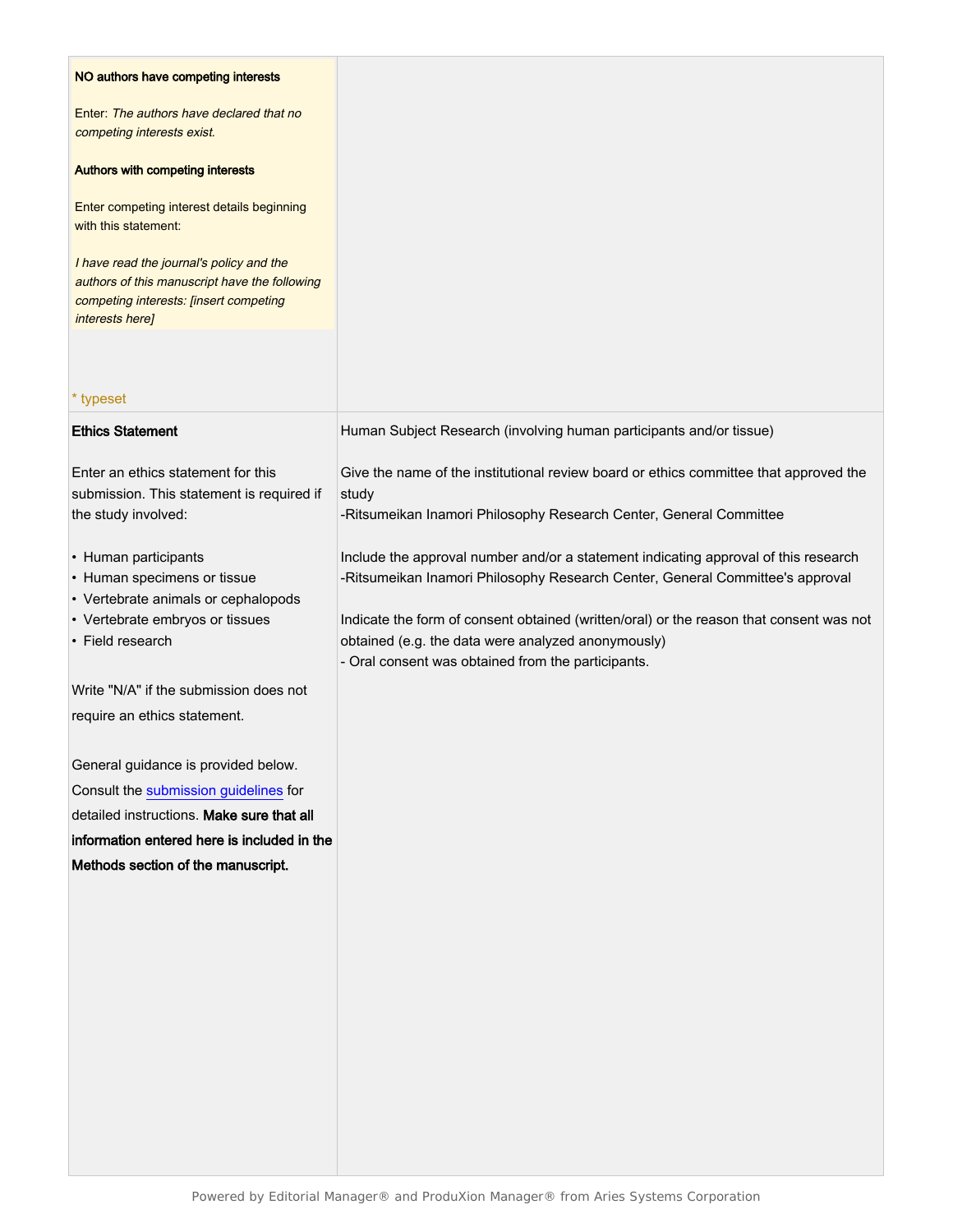#### Format for specific study types

#### Human Subject Research (involving human participants and/or tissue)

- Give the name of the institutional review board or ethics committee that approved the study
- Include the approval number and/or a statement indicating approval of this research
- Indicate the form of consent obtained (written/oral) or the reason that consent was not obtained (e.g. the data were analyzed anonymously)

#### Animal Research (involving vertebrate

#### animals, embryos or tissues)

- Provide the name of the Institutional Animal Care and Use Committee (IACUC) or other relevant ethics board that reviewed the study protocol, and indicate whether they approved this research or granted a formal waiver of ethical approval
- Include an approval number if one was obtained
- If the study involved non-human primates, add additional details about animal welfare and steps taken to ameliorate suffering
- If anesthesia, euthanasia, or any kind of animal sacrifice is part of the study, include briefly which substances and/or methods were applied

#### Field Research

Include the following details if this study involves the collection of plant, animal, or other materials from a natural setting:

- Field permit number
- Name of the institution or relevant body that granted permission

#### Data Availability

No - some restrictions will apply

Authors are required to make all data underlying the findings described fully available, without restriction, and from the time of publication. PLOS allows rare exceptions to address legal and ethical concerns. See the [PLOS Data Policy](http://journals.plos.org/plosone/s/data-availability) and [FAQ](http://journals.plos.org/plosone/s/data-availability#loc-faqs-for-data-policy) for detailed information.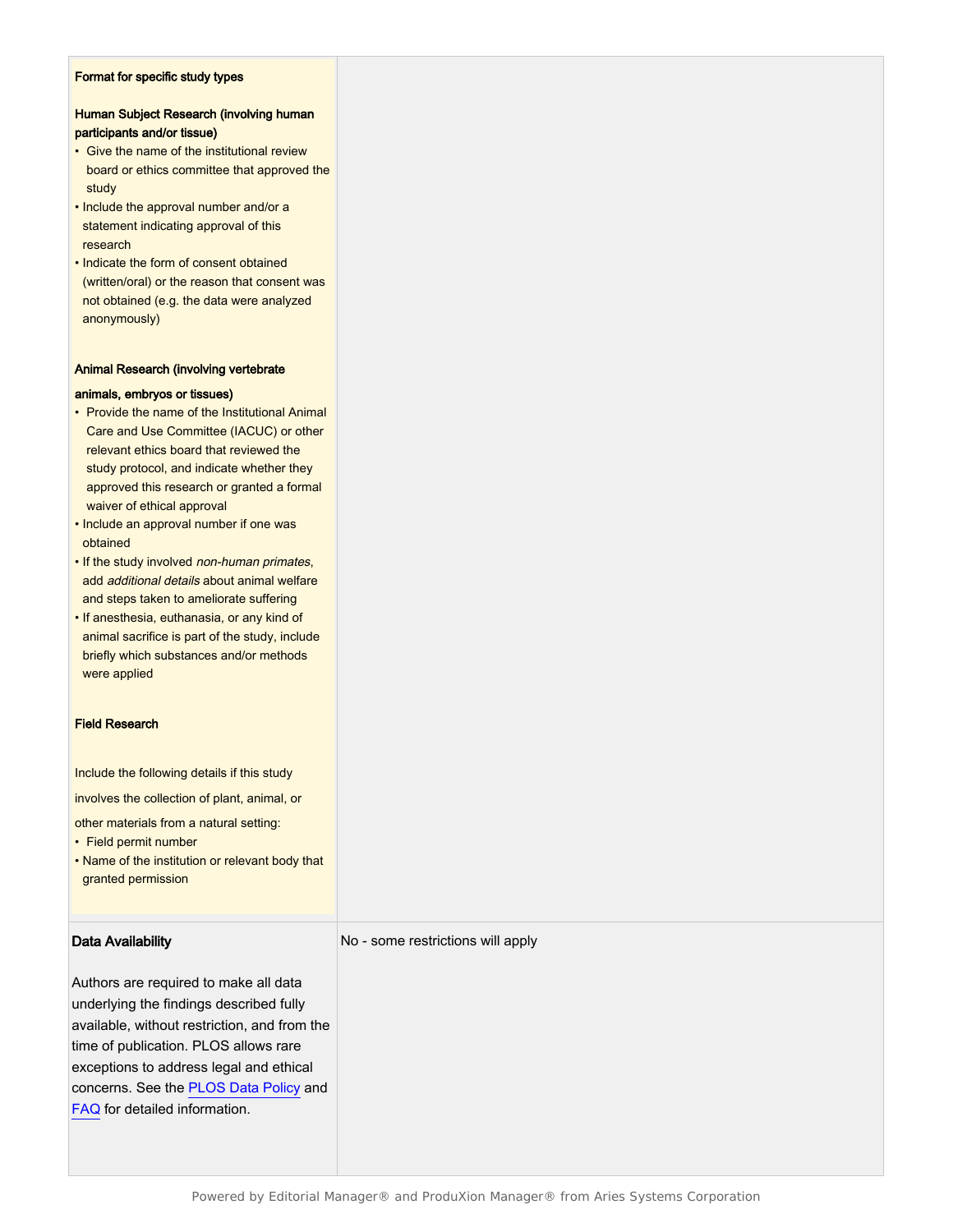| A Data Availability Statement describing<br>where the data can be found is required at<br>submission. Your answers to this question<br>constitute the Data Availability Statement<br>and will be published in the article, if<br>accepted.                                                                                                                                                                                                                                                                                                                                                                                                                                                                                                                                                                                                                                                                                                                                                                                                  |                                                                                                                                                                                                                                                                      |
|---------------------------------------------------------------------------------------------------------------------------------------------------------------------------------------------------------------------------------------------------------------------------------------------------------------------------------------------------------------------------------------------------------------------------------------------------------------------------------------------------------------------------------------------------------------------------------------------------------------------------------------------------------------------------------------------------------------------------------------------------------------------------------------------------------------------------------------------------------------------------------------------------------------------------------------------------------------------------------------------------------------------------------------------|----------------------------------------------------------------------------------------------------------------------------------------------------------------------------------------------------------------------------------------------------------------------|
| <b>Important:</b> Stating 'data available on request<br>from the author' is not sufficient. If your data<br>are only available upon request, select 'No' for<br>the first question and explain your exceptional<br>situation in the text box.                                                                                                                                                                                                                                                                                                                                                                                                                                                                                                                                                                                                                                                                                                                                                                                               |                                                                                                                                                                                                                                                                      |
| Do the authors confirm that all data<br>underlying the findings described in their<br>manuscript are fully available without<br>restriction?                                                                                                                                                                                                                                                                                                                                                                                                                                                                                                                                                                                                                                                                                                                                                                                                                                                                                                |                                                                                                                                                                                                                                                                      |
| Describe where the data may be found in<br>full sentences. If you are copying our<br>with the appropriate details.                                                                                                                                                                                                                                                                                                                                                                                                                                                                                                                                                                                                                                                                                                                                                                                                                                                                                                                          | Data are available from the Ritsumekan University Institutional Data Access (contact<br>person: Prof. Tsukasa Yamanaka, yaman@fc.ritsumei.ac.jp) for researchers who meet<br>sample text, replace any instances of XXX the criteria for access to confidential data. |
| • If the data are held or will be held in a<br>public repository, include URLs,<br>accession numbers or DOIs. If this<br>information will only be available after<br>acceptance, indicate this by ticking the<br>box below. For example: All XXX files<br>are available from the XXX database<br>(accession number(s) XXX, XXX.).<br>. If the data are all contained within the<br>manuscript and/or Supporting<br>Information files, enter the following:<br>All relevant data are within the<br>manuscript and its Supporting<br>Information files.<br>• If neither of these applies but you are<br>able to provide details of access<br>elsewhere, with or without limitations,<br>please do so. For example:<br>Data cannot be shared publicly because<br>of [XXX]. Data are available from the<br><b>XXX Institutional Data Access / Ethics</b><br>Committee (contact via XXX) for<br>researchers who meet the criteria for<br>access to confidential data.<br>The data underlying the results<br>presented in the study are available |                                                                                                                                                                                                                                                                      |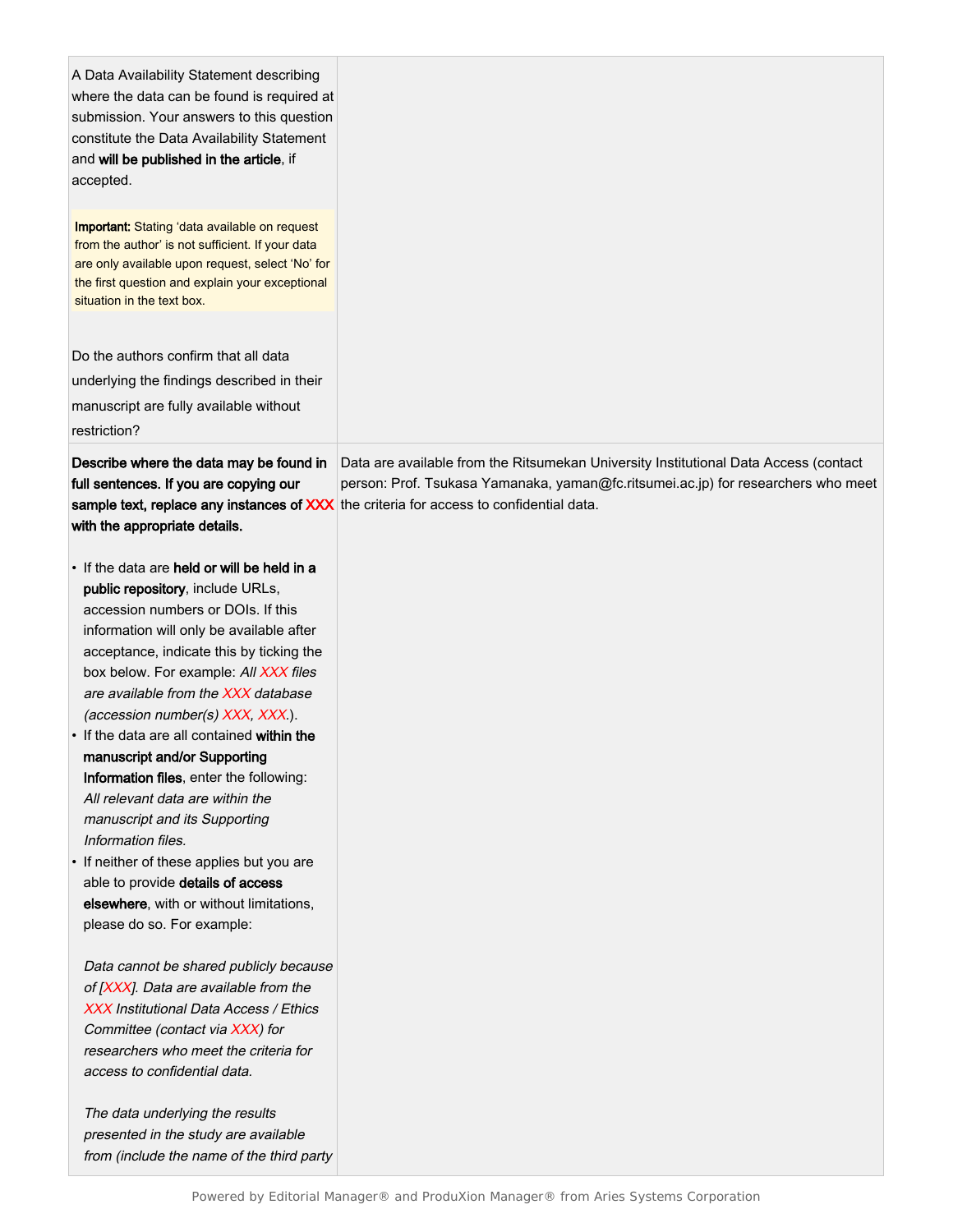| and contact information or URL).<br>• This text is appropriate if the data are<br>owned by a third party and authors do<br>not have permission to share the data. |  |  |
|-------------------------------------------------------------------------------------------------------------------------------------------------------------------|--|--|
| * typeset                                                                                                                                                         |  |  |
| Additional data availability information:                                                                                                                         |  |  |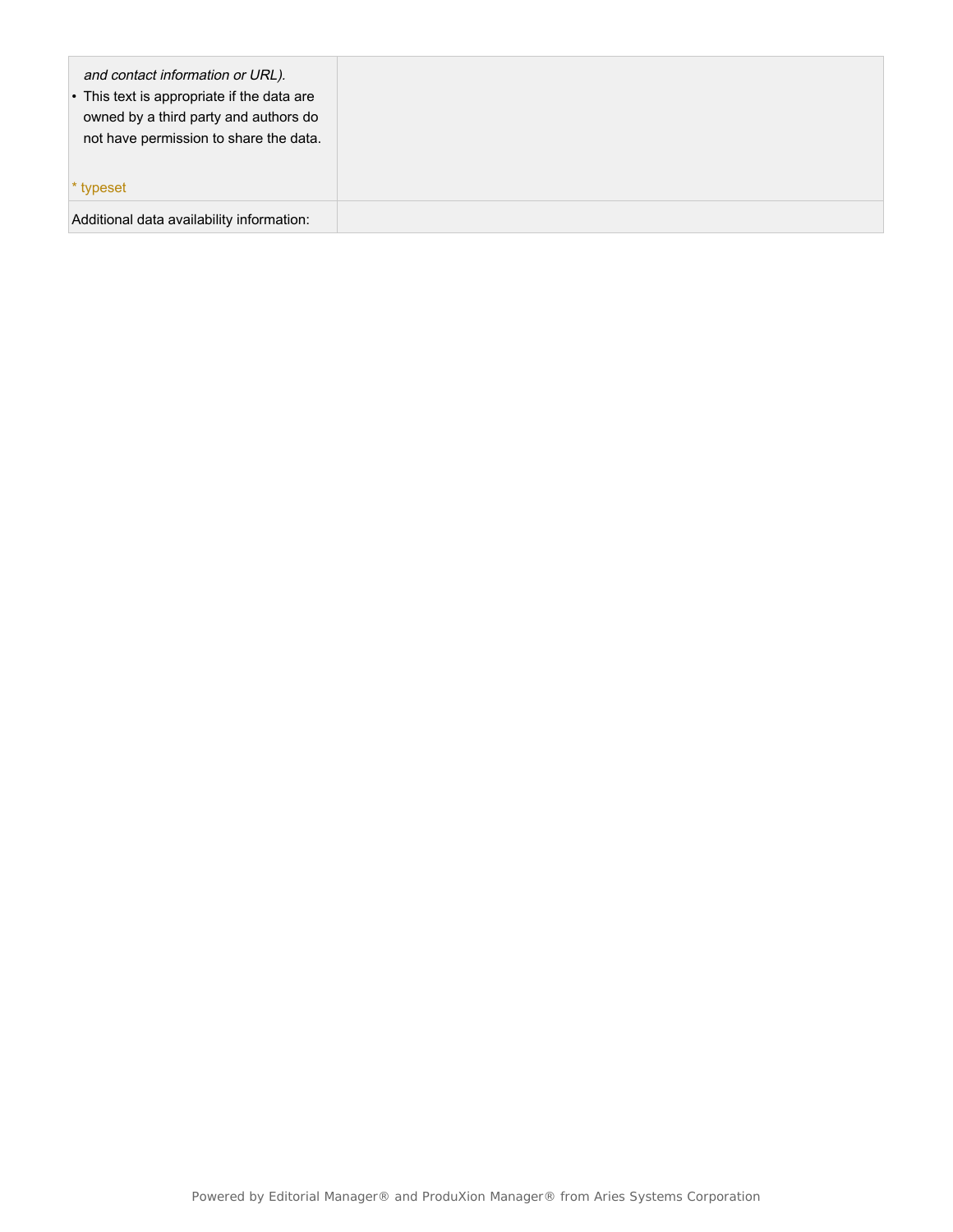# Assessing changes in mood state in university students following short-term study abroad

Tsukasa Yamanaka<sup>13¶\*</sup> Noriko Yamagishi<sup>234¶</sup> Norberto Eiji Nawa<sup>35¶</sup> Stephen J. Anderson<sup>6¶</sup>

 College of Life Sciences, Ritsumeikan University, Kusatsu, Shiga, Japan College of Global Liberal Arts, Ritsumeikan University, Ibaraki, Osaka Japan <sup>3</sup> National Institute of Information and Communications Technology, Suita, Osaka, Japan Ritsumeikan Inamori Philosophy Research Center, Ibaraki, Osaka, Japan Graduate School of Frontiers Biosciences, Osaka University, Suita, Osaka, Japan School of Life and Health Sciences, Aston University, Birmingham, UK

\*Corresponding author:

E-mail: yaman@fc.ritsumei.ac.jp (TY)

¶These authors contributed equally to this work.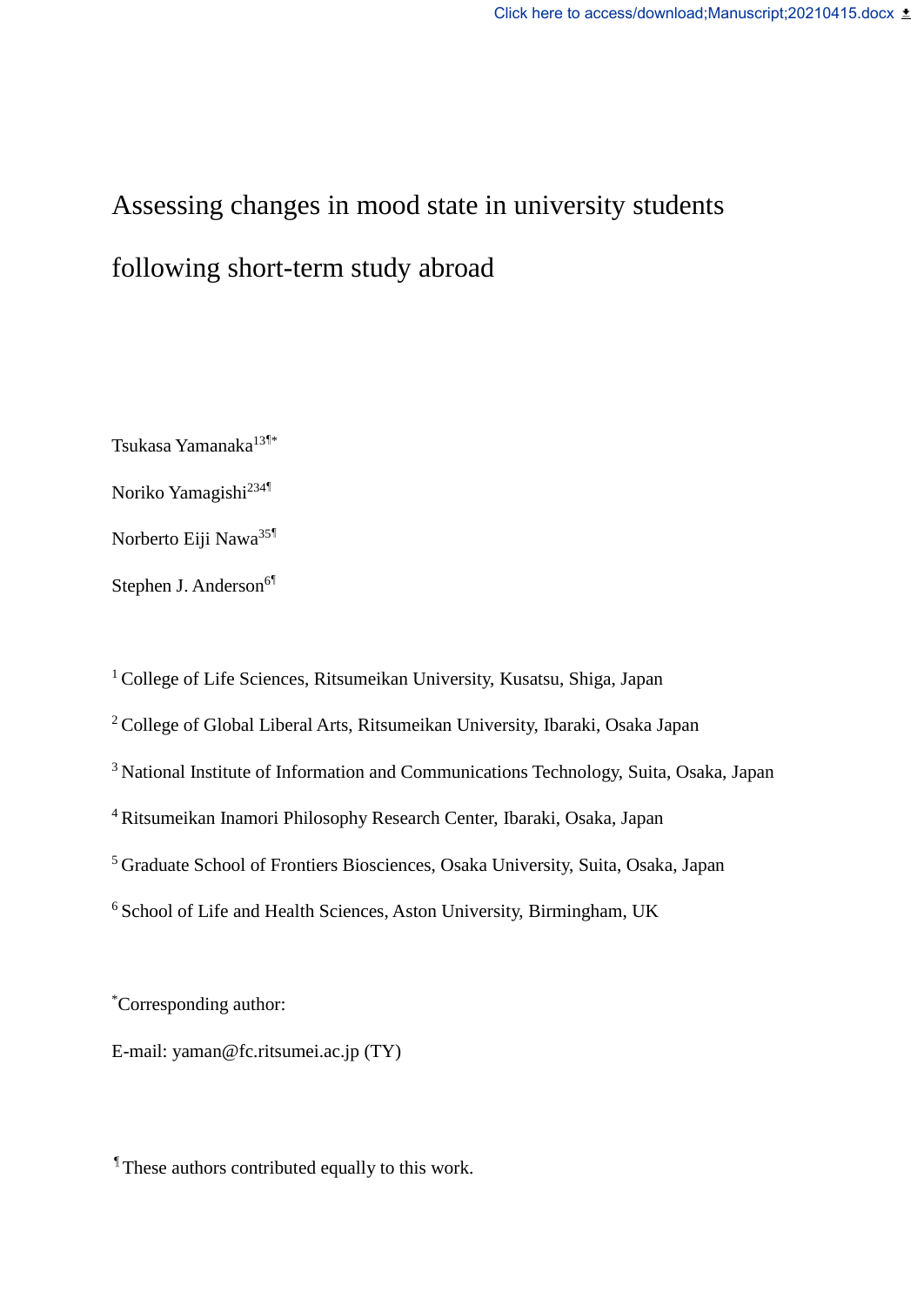### **Abstract**

Short-term study-abroad (STSA) programs provide an alternative for students who would otherwise not engage in international academic activities. Though improvements in the levels of intercultural sensitivity and general academic aspects attained by STSA programs have been examined, little is known about the impact they have on the mood state of students. Here, we examined changes in mood state associated with participation in a cohort of Japanese university students. Mood state was assessed using the Profile of Mood States (POMS), the Satisfaction With Life Scale (SWLS) and the Gratitude Questionnaire (GQ-6). Results indicated that the POMS mean scores of Vigor-Activity and SWLS peaked immediately following participation in the STSA program, and remained at comparable levels for up to one month. These results suggest that STSA programs positively enhance the mood state of college students, indicating that the benefits arising from participation may extend beyond those typically reported in the academic domain.

# **Introduction**

Though the multifaceted benefits of participation in study-abroad programs are well documented [1], the percentage of Japanese students engaging in international academic programs remains low at approximately 1% [2]**.** To counter that low take-up, universities in Japan have developed a variety of study-abroad programs [3] to increase the number of domestic students gaining international academic experience by targeting subgroups of the student population that are less likely, or more reluctant, to seek international experience during their college years. Such efforts are believed to help foster more "globalized" academic environments, which are thought to be an important prerequisite for prospective domestic and international students [4-5]. To help students overcome the barriers that may prevent their participation in STSA programs, universities have resorted to different strategies, such as minimizing language requirements or offering access to financial support.

It is generally reported that long-term study-abroad programs, lasting one or more semesters, bring greater benefits than short-term (STSA) programs [6]. However, [3] argued that STSA programs should not be overlooked as they target a subgroup of the student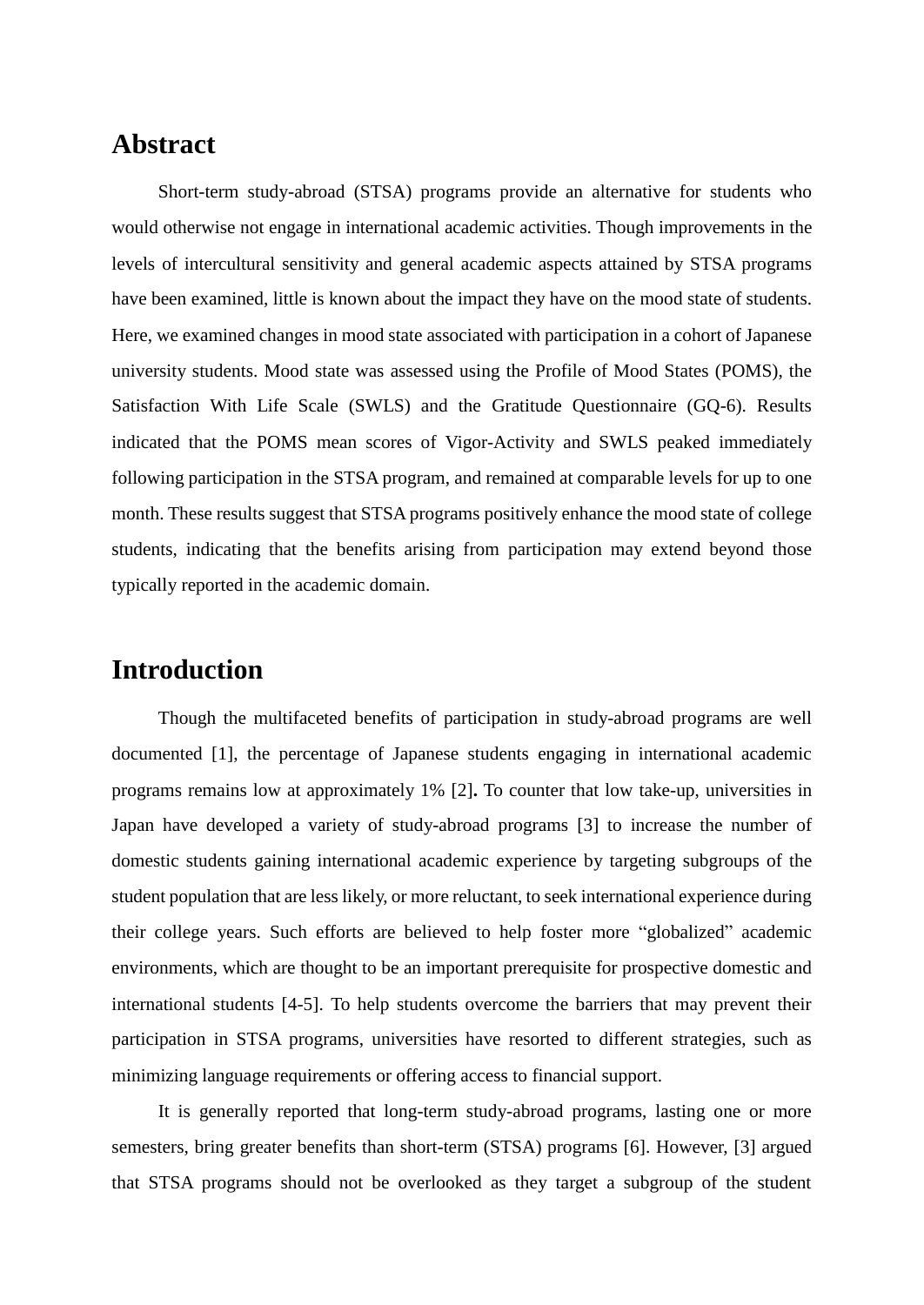population that would otherwise not engage in any type of international academic activity. Moreover, STSAprograms provide a more accessible and affordable alternative than long-term programs. [7] have noted that the majority of more recent study abroad-programs have a shortterm character. As a result of this trend, most universities in Japan now offer STSA programs as part of their official curricula.

The benefits associated with study-abroad programs have been measured in various ways, including both intercultural sensitivity [5] and desire to attend graduate school [6], which are fundamental issues in the context of international education.  $\rightarrow$  ssessing the long-term impact of international study, Yokota et al. [8] reported that students who undertook study abroad, compared with those who did not, adapted better to new and different cultural environments. Notably, this positive outcome was associated not only with advanced language or technical skills but also with fundamental competences of emotional intelligence and socialization, leaving students with an overall progressive outlook on life.

Other studies have shown positive effects in how participants of STSA programs perceive themselves in a globalized context after obtaining international experience. Using large-scale surveys, [9] reported that students who took part in a five-week STSA exchange program had higher levels of self-assessed "global awareness" when compared with students who only took classes about intercultural understanding in their country of origin. [10] examined participants undertaking a three- to four-week STSA program, and assessed notions associated with global consciousness before, during and after the program. Their results indicated that a participant's self-assessed acquired practical knowledge about the world was significantly enhanced on completion of the program.

Few studies have examined the value of more time-limited exchange programs, such as those lasting only one week [6, 11], and how such programs compare with those of longer duration. However, given the poor take-up of international study by Japanese students [12], and the increasing costs of study-abroad programs, a full investigation of the effects of timelimited STSA programs appears warranted.

Our goal in this paper was to examine changes in the mood state of individuals participating in a one-week STSA program. We employed metrics that are typically applied in experimental psychology (see Methods for details), but which have thus far been less favored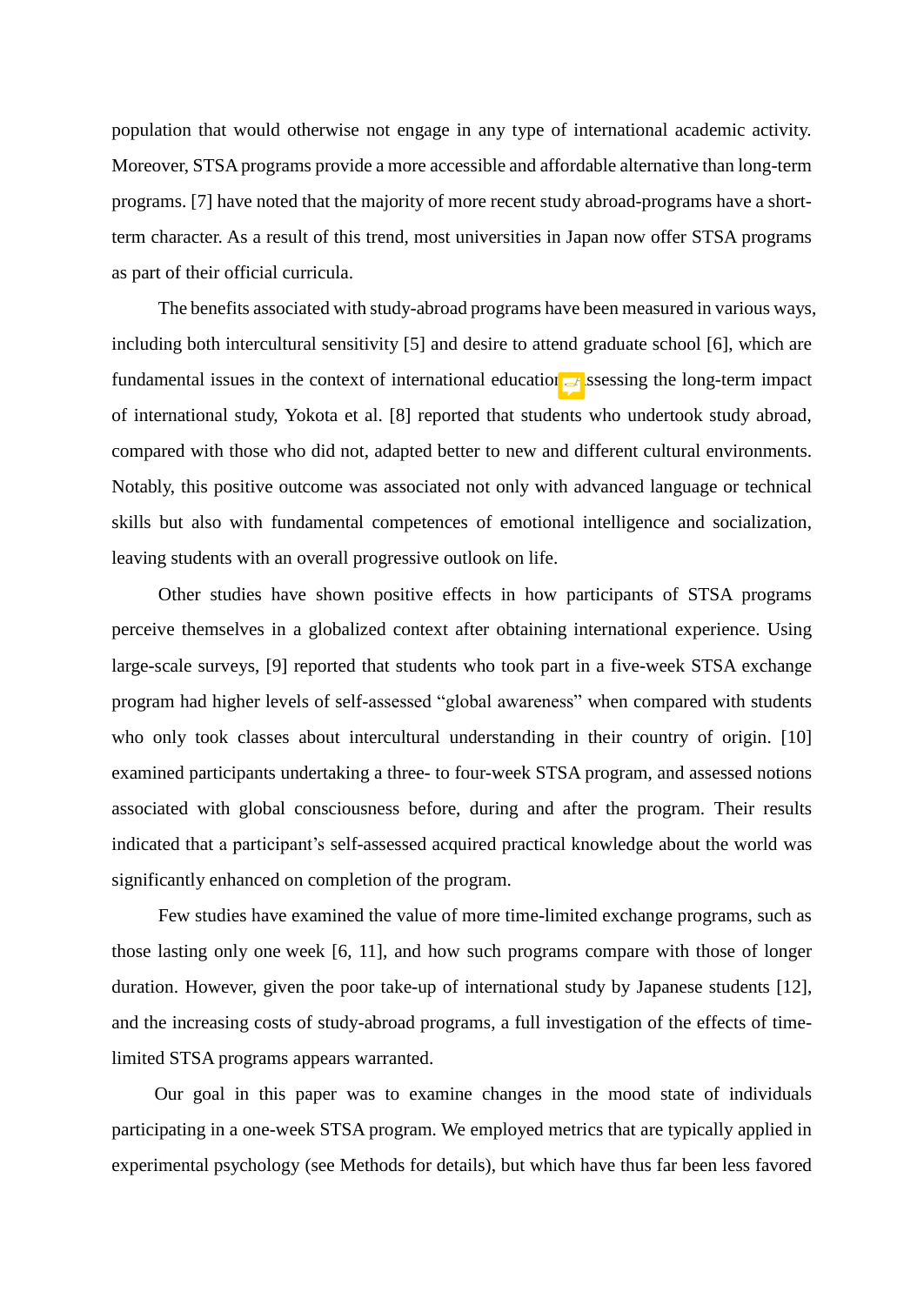in the field of study-abroad research [13-14]. To examine the impact on the mood state of students participating in the one-week STSA program, data collection was performed at two time-points before and two time-points after their time abroad.

# **Methods**

### **Participants**

The target sample group consisted of 40 (24 males, 16 females) Japanese undergraduate students attending a Japanese university. They participated in a short-term study-abroad program of one week duration, called the Global Fieldwork Project (more details in section below). Students taking part in the program were enrolled in several different majors: Letters (30%); Economics (17.5%); Sociology (15%); Life Sciences (7.5%); Policy Science (7.5%); Gastronomy Management (5%); Business Administration (5%); Science and Engineering (5%); Comprehensive Psychology (2.5%); International Relations (2.5%); and Information Science and Engineering (2.5%). A total of 42.5% of participants in the STSA program were freshmen, 40% were sophomores, 15% were juniors and 2.5% were seniors. The program had two destinations, with 65% of the students conducting the fieldwork in Penang, Malaysia, and 35% conducting the fieldwork in Phnom Pen, Cambodia.

## **NEO-Five Factor Inventory (NEO-FFI)**

To ensure that participants of the STSA program were a representative student sample, we asked participants to rate items in the NEO Five-Factor Inventory (NEO-FFI, [15]), and compared them with the scores given by a group of students from the same university who neither participated in the program nor spent any time overseas during the same period. There were 39 undergraduate students (17 males, 22 females) in the comparison group, comprised of 35.9% from the College of Life Sciences and 46.1% from the College of Pharmaceutical Sciences (25.6% freshmen, 74.4% sophomores). The NEO-FFI is a shortened version of the NEO Personality Inventory-Revised, an implementation of an empirically validated five-factor model of human personality [16]. The FFI is one of the most extensively applied models of personality currently in use [17], describing individual differences in terms of five personality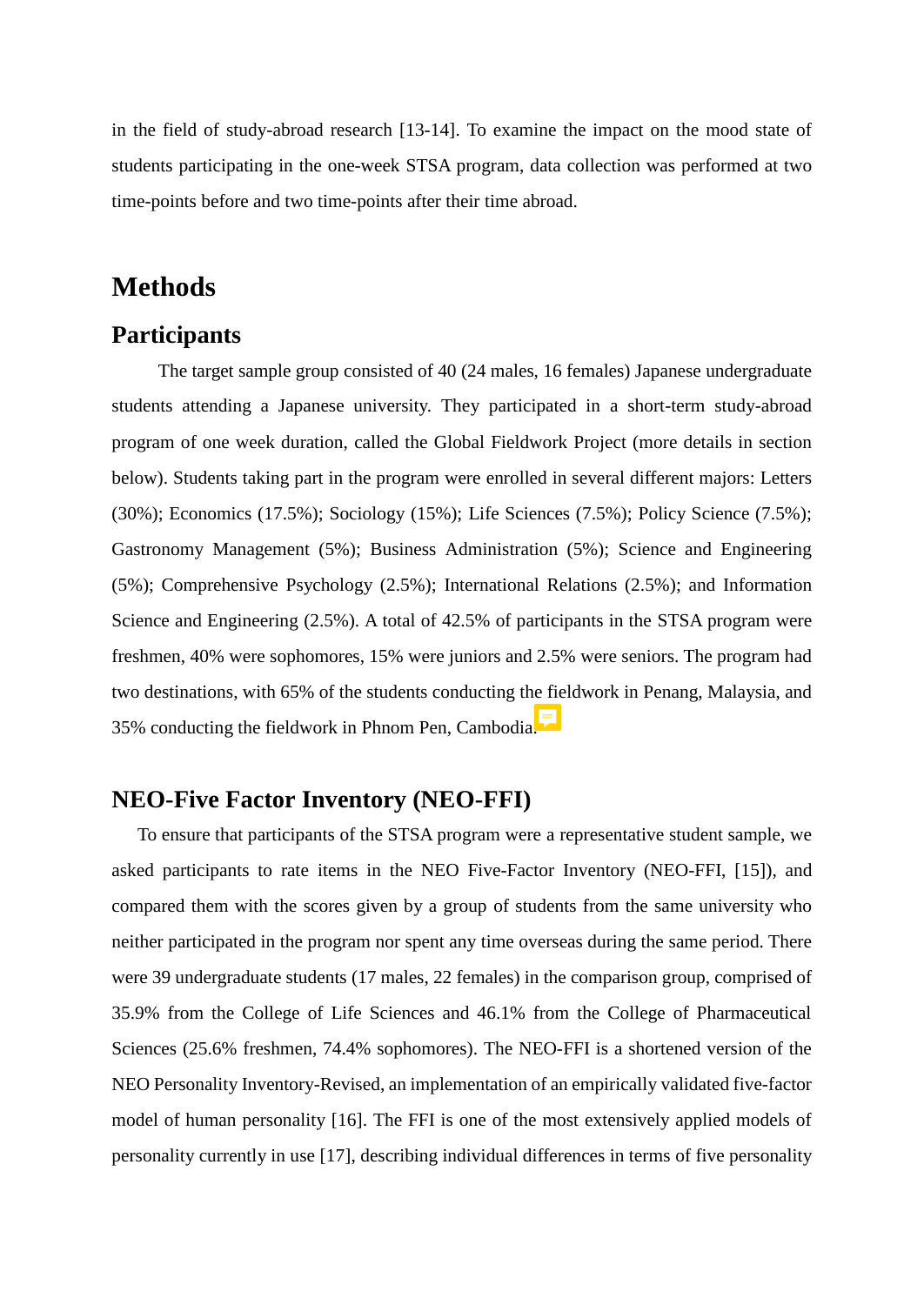traits: Neuroticism, Extraversion, Openness, Agreeableness, and Conscientiousness. This personality model has been examined using both cross-sectional and longitudinal studies on populations of different ages and cultural backgrounds [18-20].

### **Profile of Mood States (POMS)**

The mood states of participants were assessed using a Japanese translation of the Profile of Mood States (Second Edition, Adult Short Form, POMS 2®, Kanekoshobo Inc., Tokyo, Japan). The POMS was designed to assess the mood states of individuals aged 13 years and older [21]. It consists of a collection of self-rating scales to score various aspects related to mood and feelings experienced, allowing for a quick assessment of transient, fluctuating feelings, as well as enduring affective states. The POMS is composed of six scales: Anger-Hostility (AH), Confusion-Bewilderment (CB), Depression-Dejection (DD), Fatigue-Inertia (FI), Tension-Anxiety (TA), and Vigor-Activity (VA). Higher POMS scores indicate greater intensity of the corresponding composite construct. Note that only VA has a positive valence, while all other scales have a negative connotation. An aggregate score of total mood disturbance (TMD) can be computed based on the six scores, with greater scores indicating higher disturbance. The POMS individual scales, or the TMD score, have been employed to monitor natural changes in mood state or alterations in mood state following behavioral interventions in clinical, athletic and psychology research settings [22-24]. A few studies have employed the POMS in researching study-abroad programs (e.g. [25]).

### **Satisfaction With Life Scale (SWLS)**

The Satisfaction With Life Scale (SWLS; [26]) consists of five items developed to measures an individual's satisfaction with life as a whole, regardless and beyond specific domains such as health and finances. Satisfaction with life is thought to be a fundamental component of the construct of subjective well-being [27]. The SWLS has been largely applied to clinical and non-clinical populations across different cultural contexts [28-29].

### **Gratitude Questionnaire (GQ-6)**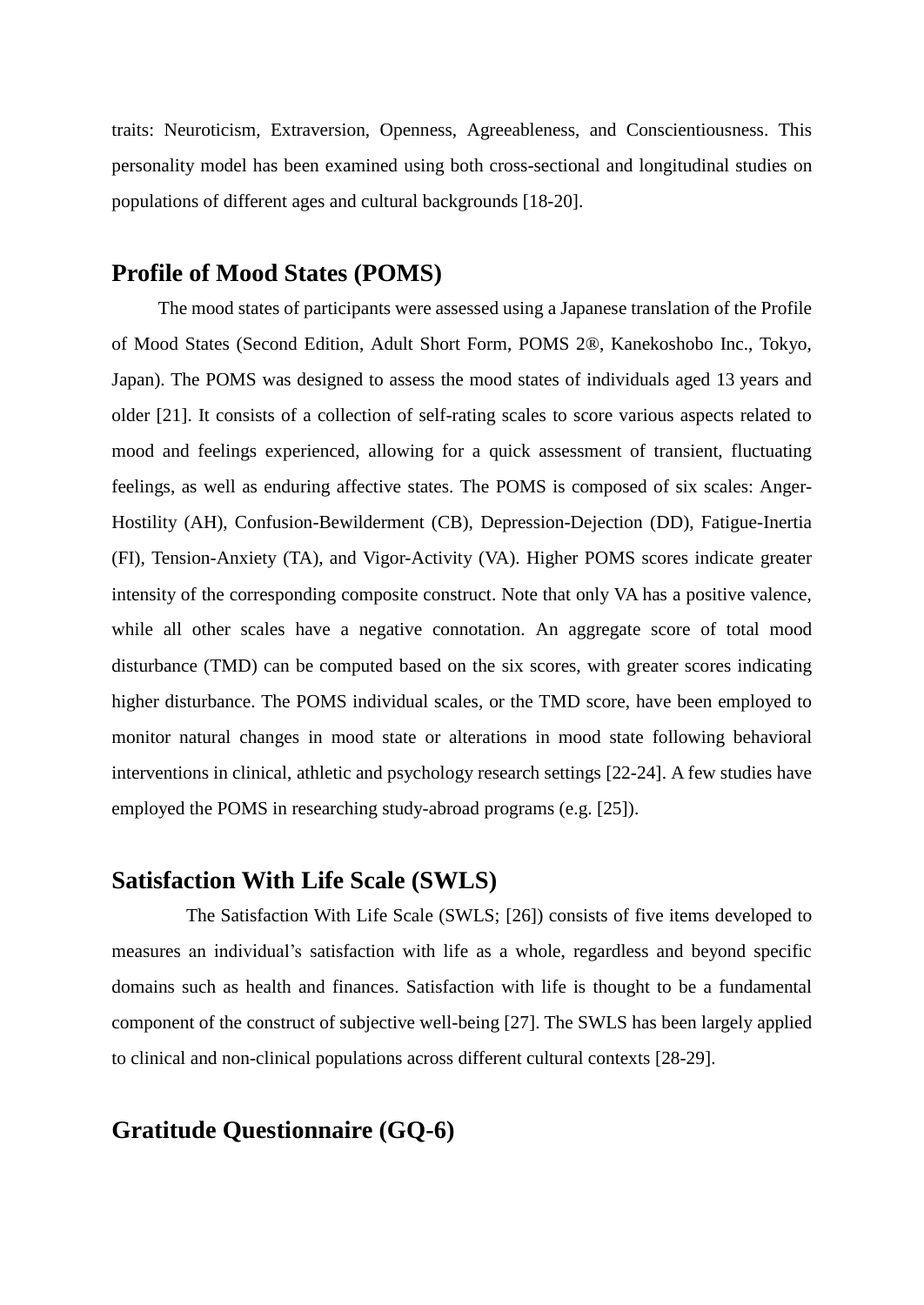The Gratitude Questionnaire (GQ-6) is a six-item scale used to assess the individual disposition of experiencing the emotion of gratitude, conceptualized as an affective trait reflecting one's tendency to attend and respond to the role of other people in giving rise to positive outcomes that benefit the self [30]. GQ-6 scores have been found to be positively correlated with SWLS scores [31], as well as subjective scores of happiness [32] and job satisfaction [33].

### **Global Fieldwork Project (GFP)**

The GFP is a project-oriented, fieldwork-based program, structured such that students first explore possible themes of interest and concerns regarding the country they are about to visit, and then pursue those themes with the assistance of local university students ("buddies") during the STSA period. The program began with a classroom orientation session at the end of June (i.e., about the time when the spring term ends and the summer vacation begins).

In the initial orientation session of one day duration, students were required to form groups of three, discuss possible topics of study, and devise a fieldwork plan to execute during the STSA. The topics were quite diverse, reflecting their interests and backgrounds. Students were encouraged to form hypotheses about various socioeconomic aspects of the country they were about to visit.

Approximately one month after the orientation session, students traveled to Malaysia or Cambodia – the two destinations of the STSA – led by a faculty member whose role was to oversee the entire program and provide assistance to the students when necessary.

During the study abroad period, their work consisted of gathering first-hand information to test their hypotheses, achieved through questionnaires and interviews with local people. The interviews were conducted in collaboration with their assigned "buddies". Apart from the group-based fieldwork, the program included an introductory lecture by a local university professor, an orientation session and a farewell party. Excluding travel time to and from the overseas destination, the total period spent abroad was six days.

Two to four weeks after their return from overseas, students were required to present their findings in front of an invited audience of fellow students and academics. As part of their presentation, they reported on whether or not their initial hypotheses about the socioeconomic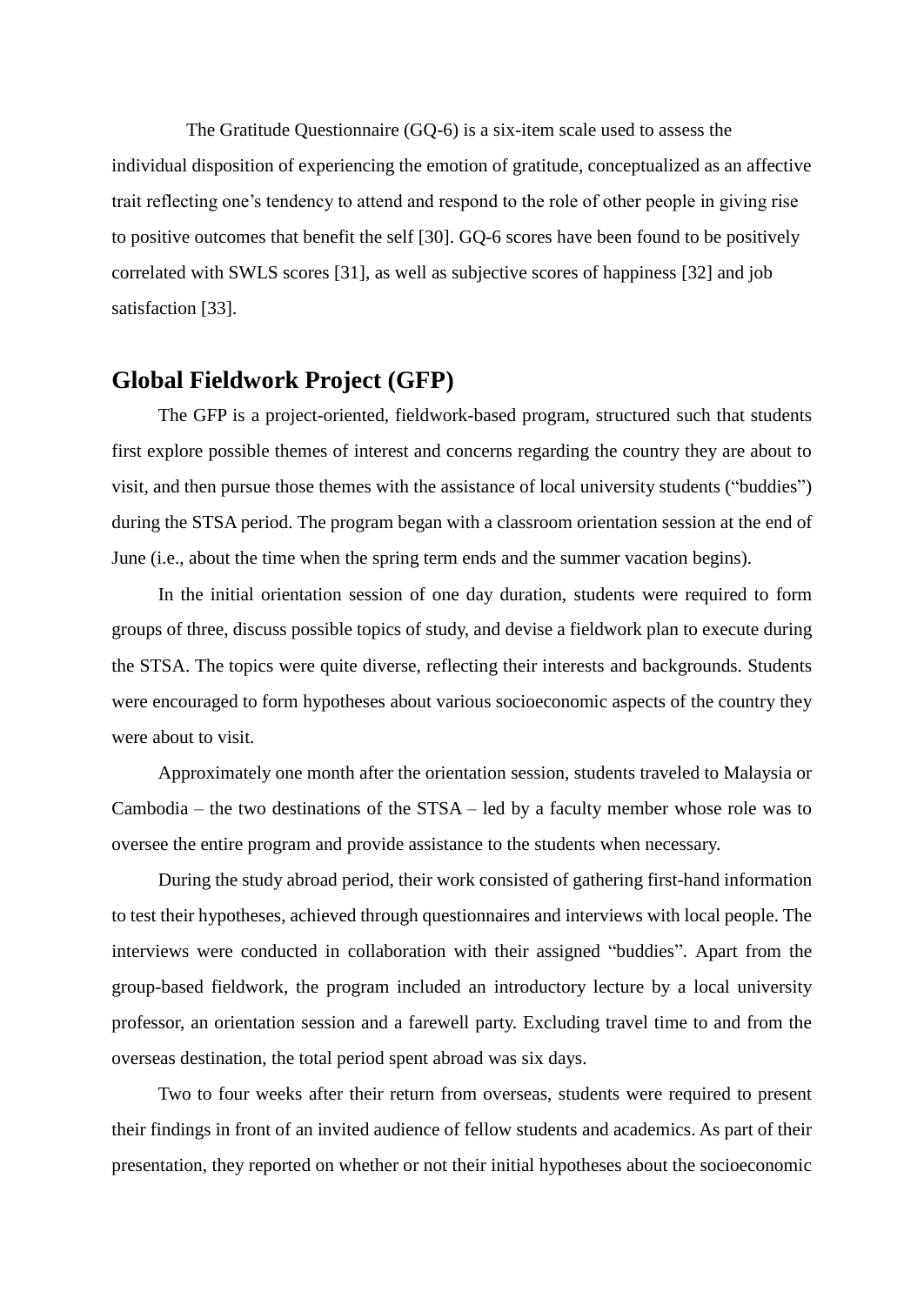conditions of the visited country were confirmed. Through personal interviews, students also reported about their overall experience of the GFP and the specific study period.

### **Study Design**

During the orientation day, approximately one month prior to the scheduled departure date (Time 1, T1), participants were requested to answer the items in the POMS, SWLS, GQ-6 and NEO-FFI. In order to mask the long-term goal of these tasks, participants were instructed to answer the items as part of their normal classroom activities. The same was true for the comparison group when completing the NEO-FFI.

Because the current study spanned no more than three months, the NEO-FFI was completed only once. The POMS, SWLS and GQ-6 were completed four times in total: (i) during the orientation day; (ii) one day before departure (T2, mid-August for the students heading to Cambodia; early September for the students heading to Malaysia); (iii) the day they arrived back in Japan (T3, end of August for students that visited Cambodia; mid-September for students that visited Malaysia); and (iv) during the final presentation session, held over a single weekend at the end of September (T4).

### **Statistical analysis**

We employed a two-way, repeated measures analysis of variance (rm-ANOVA) with group (STSA and comparison groups) as a between-subjects factor, and the NEO-FFI traits (Neuroticism, Extraversion, Openness, Agreeableness, and Conscientiousness) as withinsubject factors. We employed a one-way rm-ANOVA to examine the individual components of the POMS mood state (Anger-Hostility, Confusion-Bewilderment, Depression-Dejection, Fatigue-Inertia, Tension-Anxiety, and Vigor-Activity), with time (T1, T2, T3, T4) as a withinsubject factor. A similar analysis was performed using the data from the SWLS and GQ6. Degrees of freedom were adjusted using Greenhouse-Geisser estimates of sphericity (Mauchly's sphericity test). All analyses were performed using SPSS version 25 (IBM, New York, USA).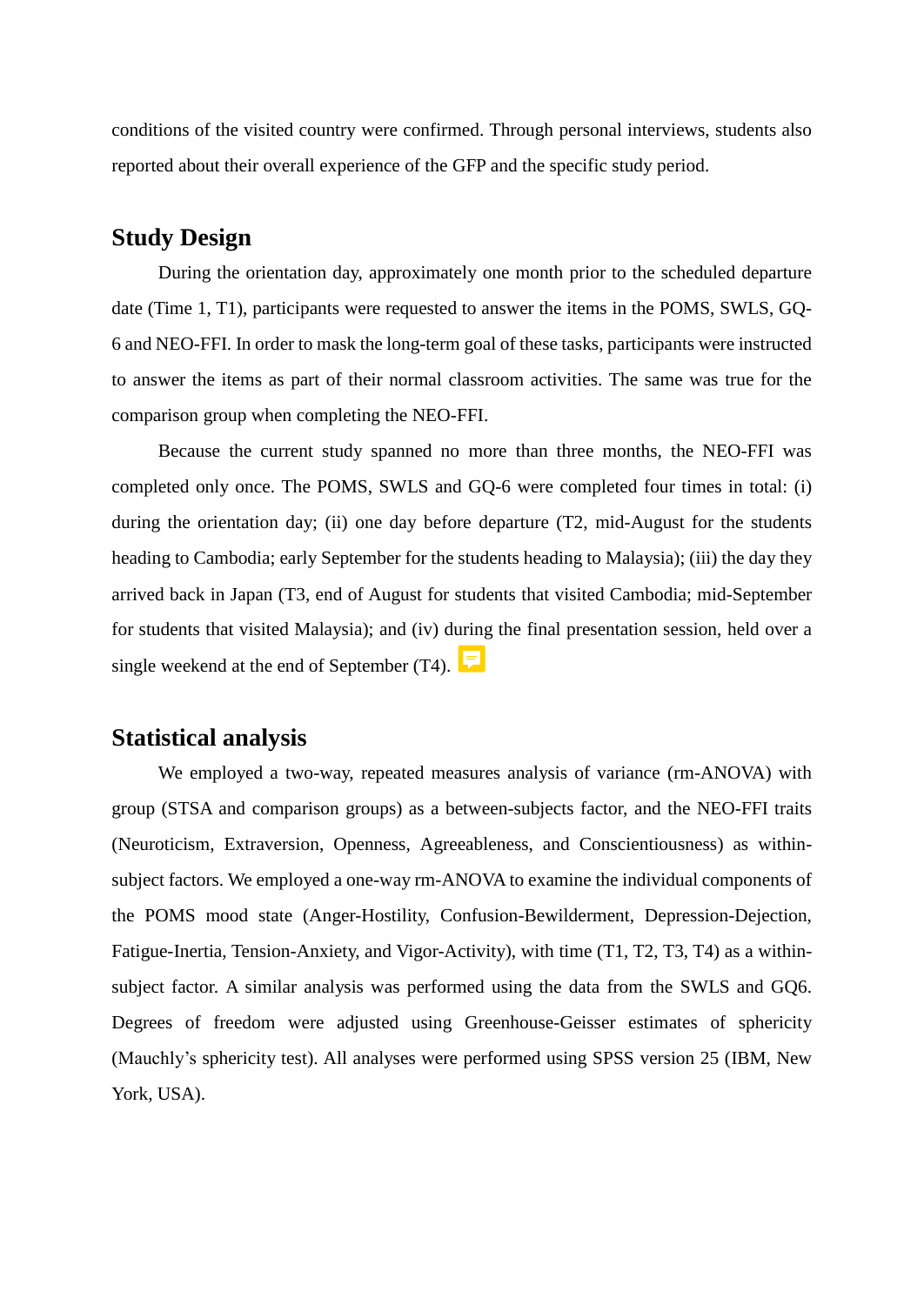# **Results**

# **NEO-FFI trait differences between study-abroad and comparison groups**

We first examined whether our study-abroad group differed from the comparison group on the five NEO-FFI traits. A two-way repeated measures ANOVA revealed a significant main effect for NEO-FFI traits  $(F(2.289, 173.974) = 4.327, p = 0.011$ , Greenhouse-Geisser corrected), but no main effect of group ( $F(1, 76) = 2.442$ ,  $p = 0.122$ ). Moreover, there was no interaction between the NEO-FFI traits and group  $(F(2.289, 173.974) = 0.2401)$ ,  $p = 0.816$ ). Post-hoc tests using Bonferroni correction revealed that the mean score for the NEO-FFI Extraversion trait ( $M = 25.78$ ,  $SD = 8.63$ ) and Agreeableness trait ( $M = 30.24$ ,  $SD = 5.87$ ) differed significantly ( $p < 0.001$ ). These results provide confirmatory evidence that there were no latent personality trait differences between the study-abroad and comparison groups.

### **POMS**

#### **Vigor-Activity (VA) scores across time**

We entered the scores of the component VA in a one-way rm-ANOVA, with time (T1, T2, T3, T4) as a within-subjects factor. The results showed a significant main effect of time  $(F(3, 117) = 24.078, p < 0.0001)$ . Post-hoc tests using Bonferroni correction for multiple comparisons indicated that the mean VA score at time T3 ( $M = 13.67$ , SD = 4.621), collected the day after participants returned from abroad, was larger than the mean score at both time T1  $(M = 9.08, SD = 4.891)$ , T2 (M = 8.98, SD = 4.452) and T4 (M = 11.53, SD = 3.883). Furthermore, the mean score at T4 was larger than the scores collected at T1 and T2, and smaller than the score at T3. These results are shown in Fig 1 (a).

**Fig 1. POMS scores across time. (a) Vigor-Activity (VA), (b) Confusion-Bewilderment (CB), (c) Fatigue-Inertia (FI), and (d) Tension-Anxiety (TA). T1: one month before departure overseas, T2: one day before departure, T3: the day of arrival back in Japan, and T4: 2-4 weeks after their return. The asterisk (\*) indicates statistically significant**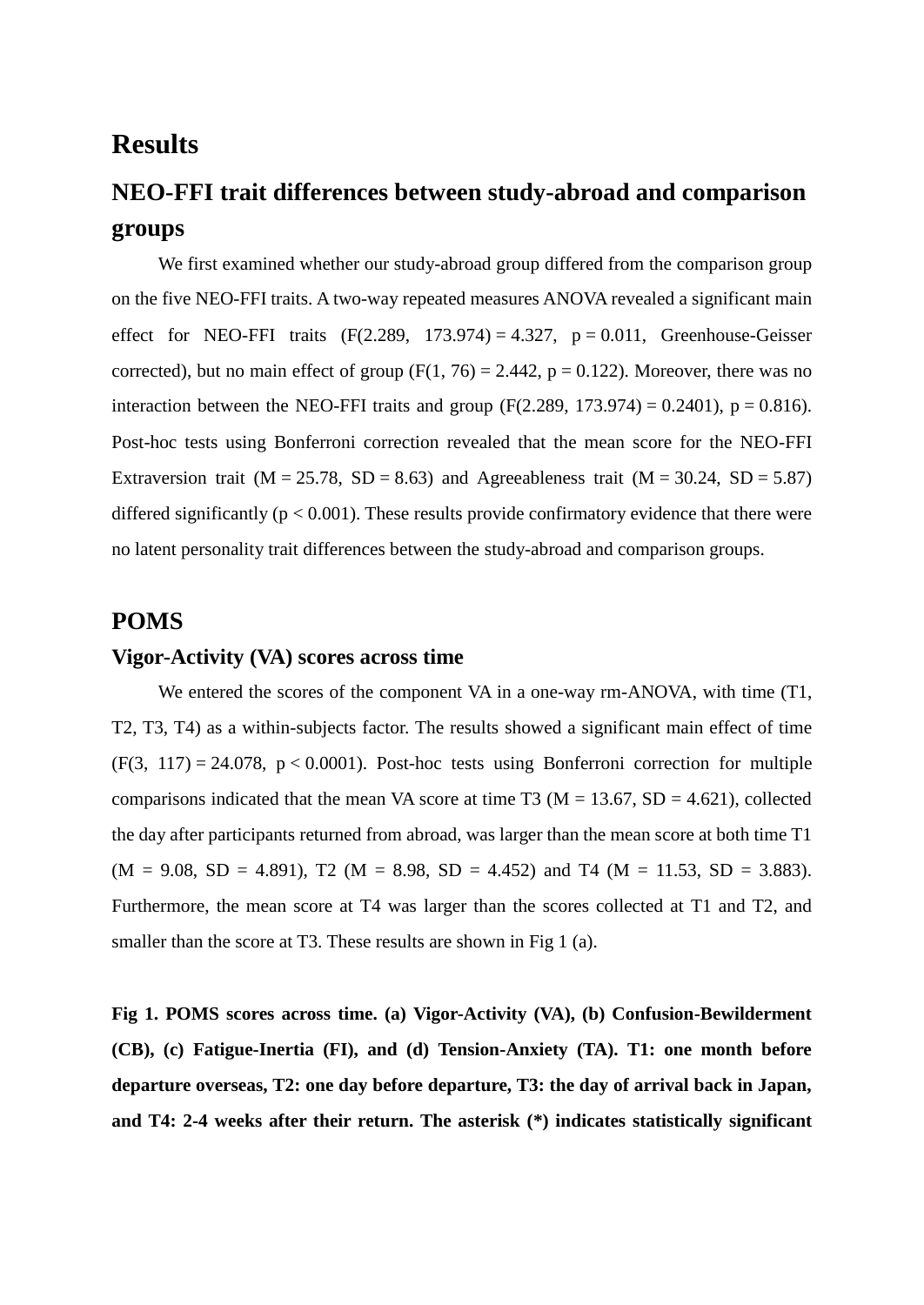**pairwise differences (p < 0.05 level), corrected for multiple comparisons using the Bonferroni method.**

# **Confusion-Bewilderment (CB), Fatigue-Inertia (FI) and Tension-Anxiety (TA) scores across time**

Mean scores of the CB component were entered in a one-way rm-ANOVA, with time (T1, T2, T3, T4) as a within-subjects factor. The results showed a significant main effect of time (F(3, 117) = 4.083,  $p < 0.013$ ). Post-hoc tests using Bonferroni correction indicated that the mean CB score at time T1 ( $M = 6.80$ , SD = 4.334), collected at the initial orientation session, was larger than the mean score at both time T2 ( $M = 5.05$ , SD = 3.721) and T3 ( $M =$ 5.22,  $SD = 3.899$ ). These results are shown in Fig 1 (b).

Similarly, Fig 1 (c) shows that there was a significant main effect of time on the FI component (F(3, 117) = 2.730,  $p < 0.047$ ), with post-hoc tests using Bonferroni correction indicating that the mean FI score at time T1 ( $M = 7.67$ , SD = 4.281) was larger than the mean score at time T2 ( $M = 5.90$ , SD = 3.875).

There was also a significant main effect of time on the mean scores for the TA component (F(3, 117) = 4.954,  $p < 0.003$ ). Post-hoc tests using Bonferroni correction indicated that the mean TA score at time T1 ( $M = 8.65$ , SD = 4.554) was larger than the mean score at both time T2 ( $M = 6.68$ ,  $SD = 4.129$ ) and T3 ( $M = 6.43$ ,  $SD = 3.974$ ). These results are shown in Fig 1 (d).

#### **Anger-Hostility (AH) and Depression-Dejection (DD) scores across time**

There was no significant difference between the mean scores across time on either the AH component (F(3, 117) = 2.505, p = 0.075) or the DD component (F(3, 117) = 1.128, p = 0.302).

### **Satisfaction With Life Scale (SWLS) scores across time**

Mean SWLS scores were entered in a one-way rm-ANOVA, with time (T1, T2, T3, T4) as a within-subjects factor. The results showed a significant main effect of time  $(F(3, 117)) =$ 12.201,  $p < 0.001$ ). Post-hoc tests revealed that the mean SWLS at T3 (M = 21.70, SD =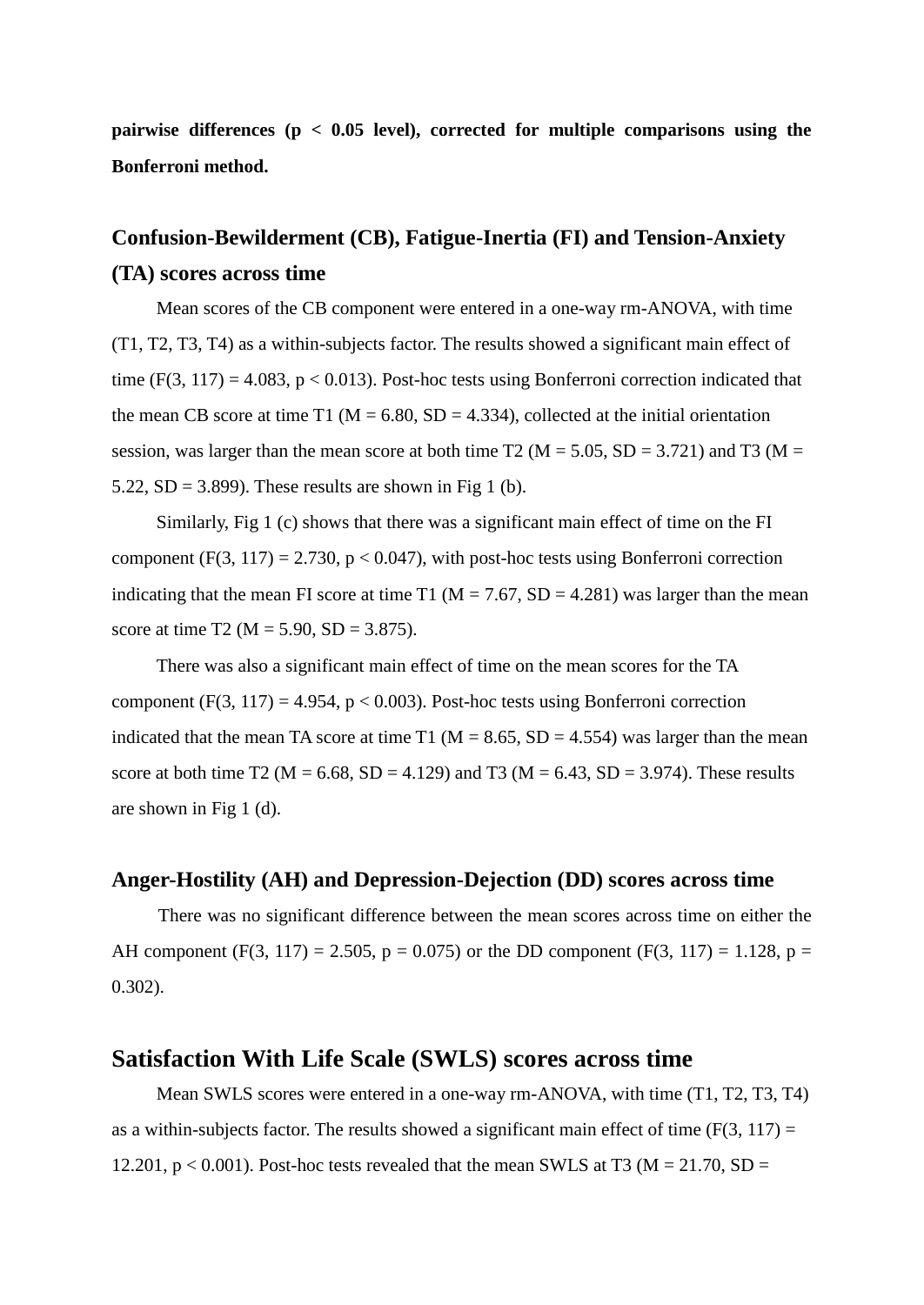6.313) was greater than the mean score at both T1 ( $M = 18.60$ , SD = 6.997) and T2 ( $M =$ 19.25, SD = 6.392). Also, the mean score at T4 ( $M = 22.17$ , SD = 7.243) was greater than the scores at both T1 and T2. These results are shown pictorially in Fig 2.

**Fig 2. SWLS across time at T1, T2, T3 and T4 (see caption for Fig. 1 for details). The asterisk (\*) indicates statistically significant pairwise differences (p < 0.05 level), corrected for multiple comparisons using the Bonferroni method.**

### **Gratitude Questionnaire (GQ6) scores across time**

A one-way rm-ANOVA, with time (T1, T2, T3, T4) as a within-subjects factor, revealed a significant main effect for time on the mean scores on the Gratitude Questionnaire (GQ6)  $(F(3, 117) = 3.482, p < 0.018)$ . However, post-hoc tests using Bonferroni correction for multiple comparisons failed to detect pairwise differences between samples collected at different time points.

# **Discussion**

We sought to examine changes in the affective state of Japanese university students participating in a short-term study-abroad (STSA) program of one week duration, in which fieldwork activities by the visiting students were undertaken with the help of local students (in either Cambodia or Malaysia). We first provided confirmatory evidence that the individuals taking part in the program were a representative sample of students, using the NEO-Five Factor Inventory to establish that there were no significant differences in major personality traits between study-abroad participants and a comparison group drawn from across the university sector. We next employed POMS to assess the mood states of the study-abroad group, as defined by the categories Anger-Hostility, Confusion-Bewilderment, Depression-Dejection, Fatigue-Inertia, Tension-Anxiety and Vigor-Activity. Our results show that Vigor-Activity increased significantly during their stay overseas (T3), when compared with the levels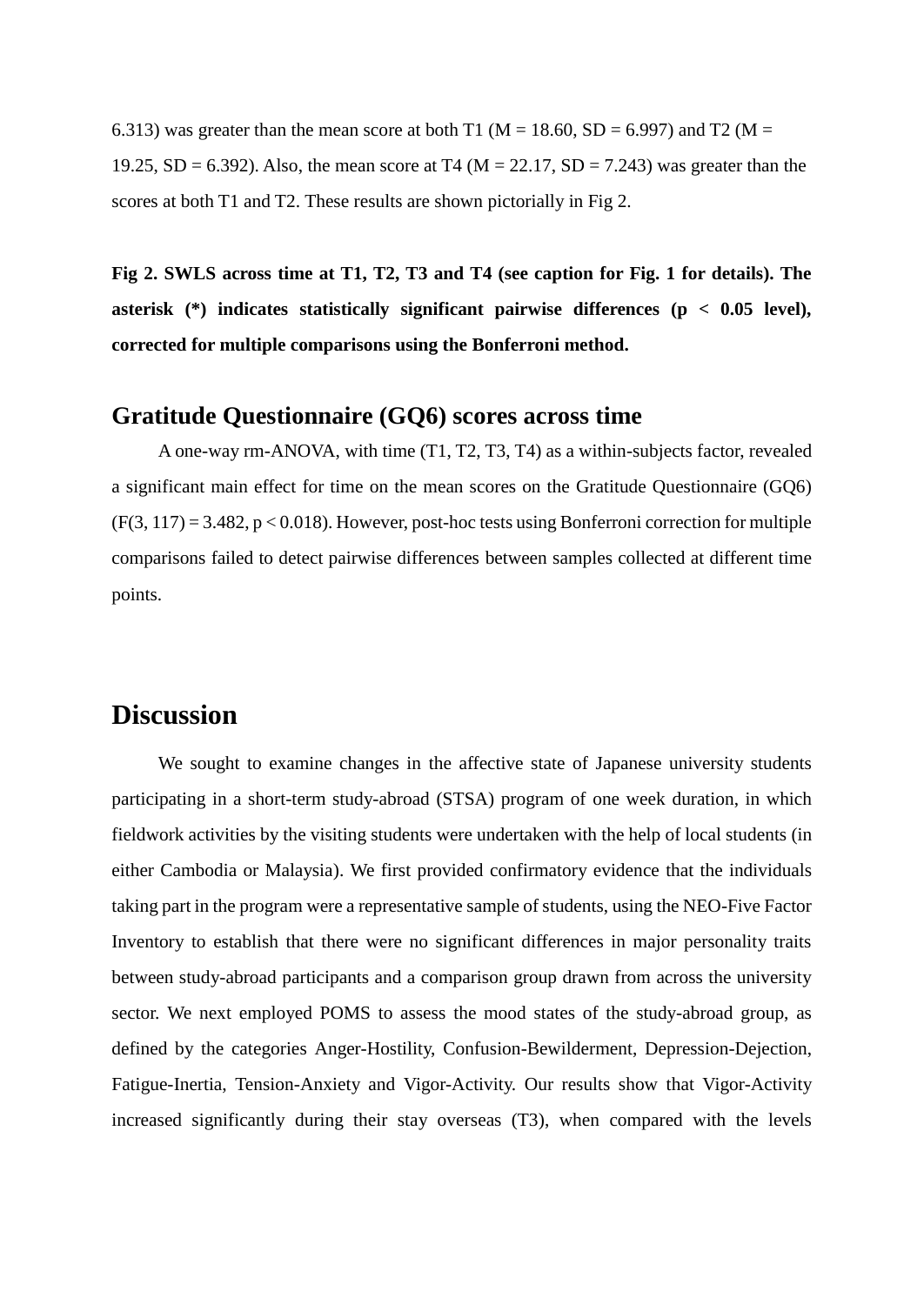observed before their departure (T2) (see Fig 1(a)), and generally remained high throughout the following weeks (T4).

Mood states, as measured by scales such as the POMS, have been shown to be enhanced using a variety of different manipulations, including meditation [34-35], sitting isometric yoga [36], massage therapy [37], exposure to nature [38] and physical activities [39]. Here, we attribute the observed enhancements in the scores of Vigor-Activity to participation in the study-abroad program. In addition, using the Satisfaction With Life Scale (SWLS), we showed that participation in STSA programs, even when limited to one week duration, effected a significant improvement in a core component of subjective well-being that was sustained for at least a few weeks after the students returned from overseas (see Fig 2). However, contrary to our expectations, no differences in GQ-6 scores were detected.

We conclude that STSA programs limited in duration to just one week are capable of positively impacting the affective state of students. This is important because short-term programs provide a more accessible alternative to long-term programs in terms of both time and money, and because they are likely to be a realistic entry point for students who otherwise would not consider the possibility of obtaining overseas experience during their years in college. Continued validation of STSA programs using scales such as the BEVI (Beliefs, Events, Values Inventory), IDI (Intercultural Development Inventory) and GPI (Global Perspectives Inventory) (reviewed in [40]) will enable educators to construct more accurate expectations of the long-term benefits of participating in such programs. To gauge the relative value of the affective state change in students afforded by STSA programs, it may also be advantageous in future studies to monitor university students over an extended time-period (e.g., one year) to assess the level of variation in their affective state with other significant events in the college calendar (e.g., exam and holiday periods).

# **Declaration of conflicting interests**

The authors declare no potential conflicts of interest with respect to the research, authorship and/or publication of this article.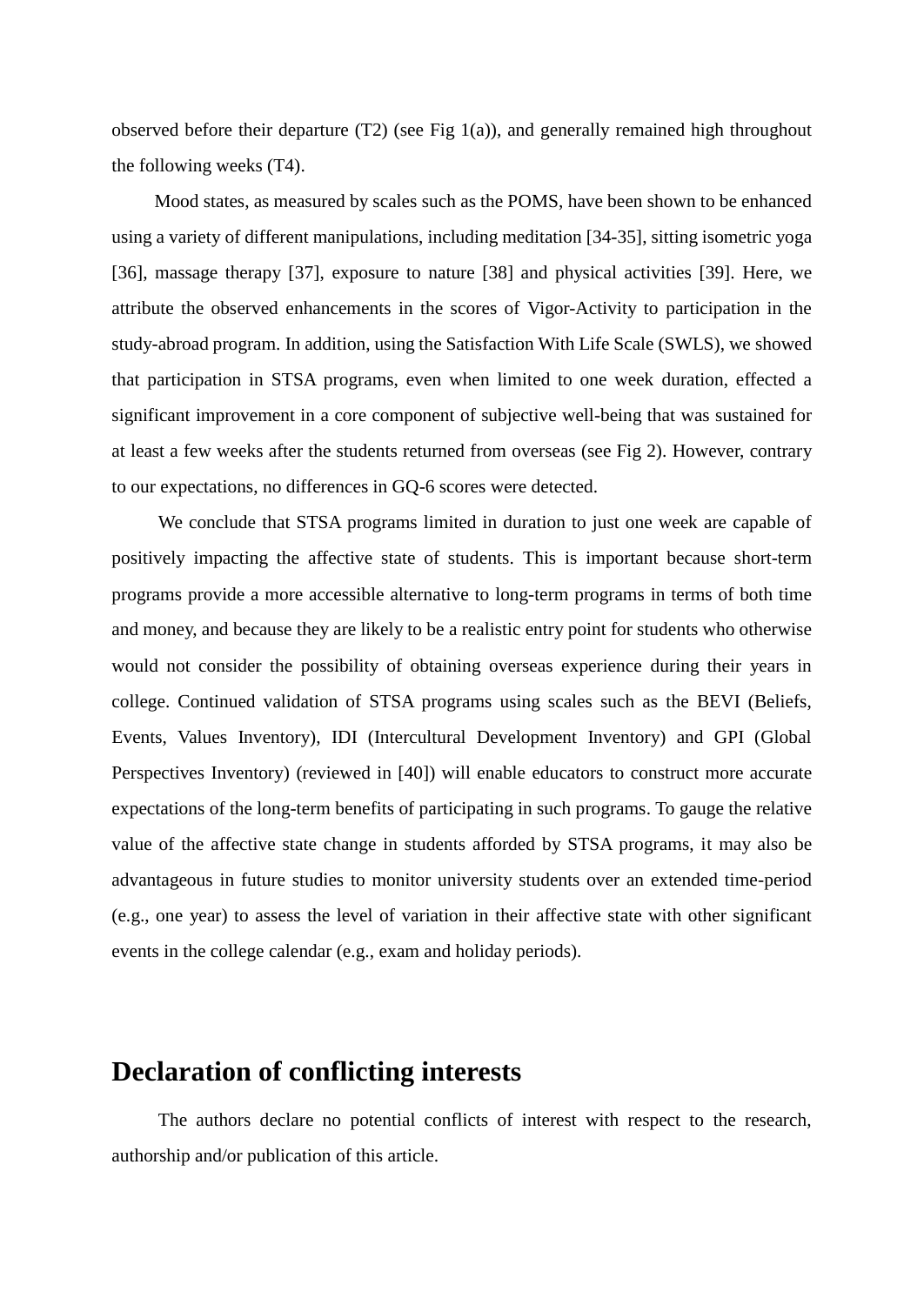# **References**

- 1. Paige, R. M., & Vande Berg, M. Why students are and are not learning abroad: A review of recent research. In M. Vande Berg, M. R. Paige, & K. Hemming Lou (Eds.), Student learning abroad: What our students are learning, what they're not, and what we can do about it, 29-58. Sterling, VA: Stylus Publishing. 2012.
- 2. OECD. Indicator C4: Who studies abroad and where?, in Education at a Glance 2014: OECD Indicators, OECD Publishing, Paris. http://dx.doi.org/10.1787/888933118656
- 3. Horie, M. Japan. In De Wit, H., Junter, F., Howard, L., & Egron-Polak, E. (Eds.), Internationalisation of Higher Education. 2015.
- 4. Lewis, T. M., and Niesenbaum, R. A. Extending the Stay: Using Community-Based Research and Service Learning to Enhance Short-Term Study Abroad. Journal of Studies in International Education. 2005; 9(3).
- 5. Anderson, P. H., Lawton, L., Rexeisen, R. J., & Hubbard, A. C. Short-term study abroad and intercultural sensitivity: A pilot study. International Journal of Intercultural Relations. 2006; 30. <https://doi.org/10.1016/j.ijintrel.2005.10.004>
- 6. Dwyer, M. M. More is better: The impact of study abroad program duration. Frontiers: The Interdisciplinary Journal of Study Abroad. 2004;10.
- 7. Chieffo, L., & Griffiths, L. What's a month worth? Student perceptions of what they learned abroad. International Educator. 2003; 12(4).
- 8. Yokota, M., Ashizawa, S., & Ota, H., et.al. Gu ro o ba ru ji n za i i ku se i to ryu u ga ku no tyo u ki te ki na i n pa ku to ni ka n su ru cho u sa ho u ko ku sho (in Japanese, A investigation report on global human resource development and longtitutional impact of studying abroad) 2016. Retrieved from http://recsie.or.jp/wpcontent/uploads/2016/04/Survey-on-study-abroad-impact\_final20170529.pdf
- 9. Chieffo, L., & Griffiths, L. Large-scale assessment of student attitudes after a short-term study abroad program. Frontiers: The Interdisciplinary Journal of Study Abroad. 2004;10.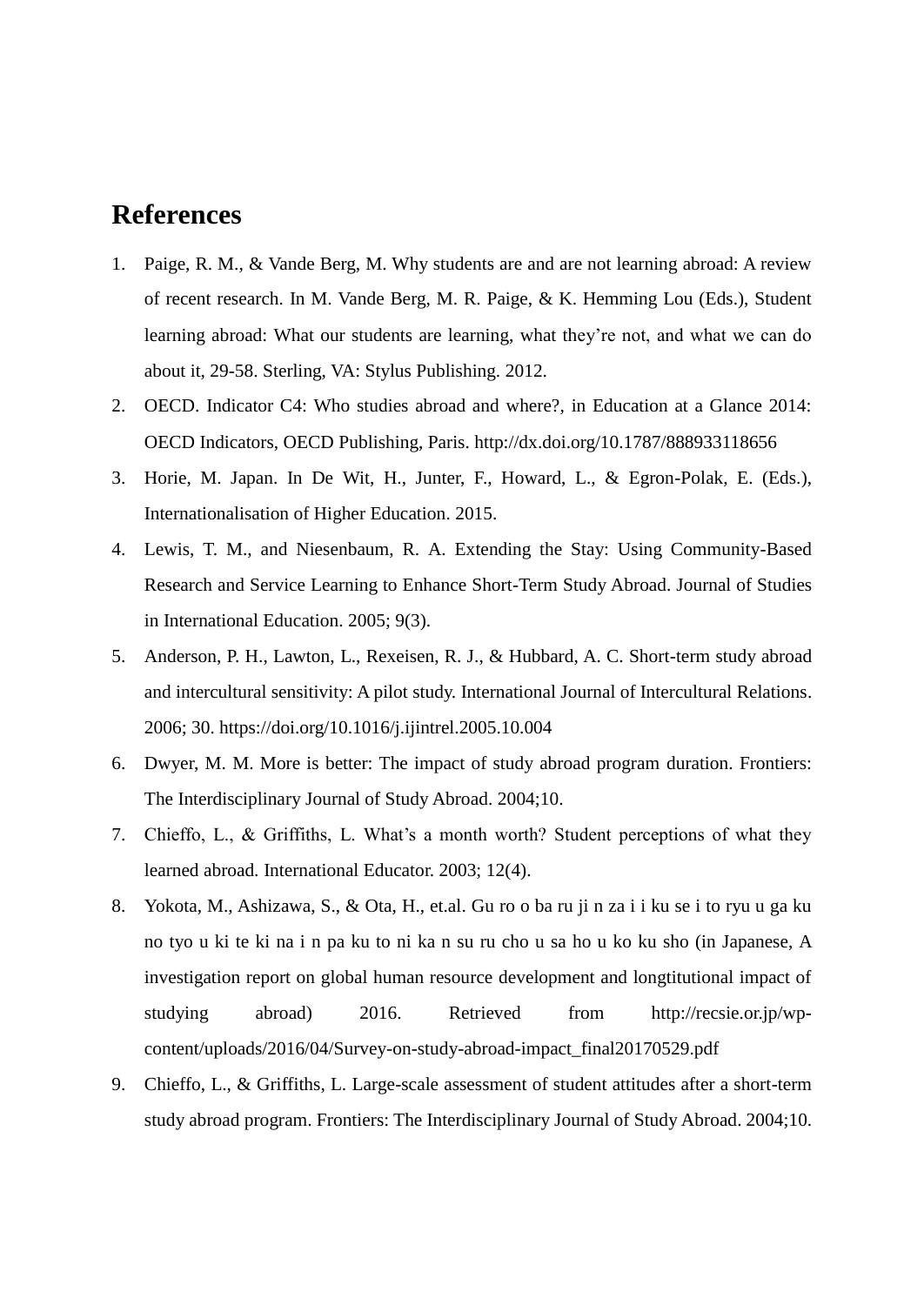- 10. Kurt, M. R., Olitsky, N. H., & Geis, P. Assessing global awareness over short-term study abroad sequence: A factor analysis. Frontiers: The Interdisciplinary Journal of Study Abroad. 2013;23.
- 11. Nguyen, A. D., Jefferies, J., & Rojas, B. Short term, big impact? Changes in self-efficacy and cultural intelligence, and the adjustment of multicultural and monocultural students abroad. International Journal of Intercultural Relations. 2018; 66. <https://doi.org/10.1016/j.ijintrel.2018.08.001>
- 12. McCrostie, J. More Japanese may be studying abroad, but not for long. The Japan Times of Aug 9, 2017, available at https://www.japantimes.co.jp/community/2017/08/09/issues/japanese-may-studyingabroad-not-long/#.Xi5brlP7St8 (Last retrieved on Feb 19, 2020)
- 13. Twombly, S., Salisbury, M. H., Tumaunt, S. D., & Klute, P., Study abroad in a new global century: Renewing the promise, refining the purpose. ASHE Higher Education Report. 2012;38(4).
- 14. Savicki, V. & Brewer, E. (Eds.) Assessing study abroad: Theory, tools, and practice, Sterling, VA: Stylus Publishing. 2015.
- 15. Costa. P .T., Jr., & McCrae. R. R. Revised NEO Personality Inventory (NEO-PI-R) and NEO Five-Factor Inventory (NEO-FFI) professional manual. Odessa, FL: Psychological Assessment Resources, Inc. 1992.
- 16. Chadyuk, O. NEO five-factor inventory and its applications in industrial. Organizational Psychology. 2015. https://doi.org/10.13140/RG.2.1.2126.8648
- 17. Spence, R., Owens, M., & Goodyer, I. Item response theory and validity of the NEO-FFI in adolescents. Personality and Individual Differences. 2012;53. <https://doi.org/10.1016/j.paid.2012.06.002>
- 18. De Fruyt, F., De Bolle, M., McCrae, R. R., Terracciano, A., Costa, P. T., Jr., & Collaborators of the Adolescent Personality Profiles of Cultures, P. Assessing the universal structure of personality in early adolescence: The NEO-PI-R and NEO-PI-3 in 24 cultures. Assessment. 2009;16. [https://doi.org/10.1177/1073191109333760](https://doi.org/10.1177%2F1073191109333760)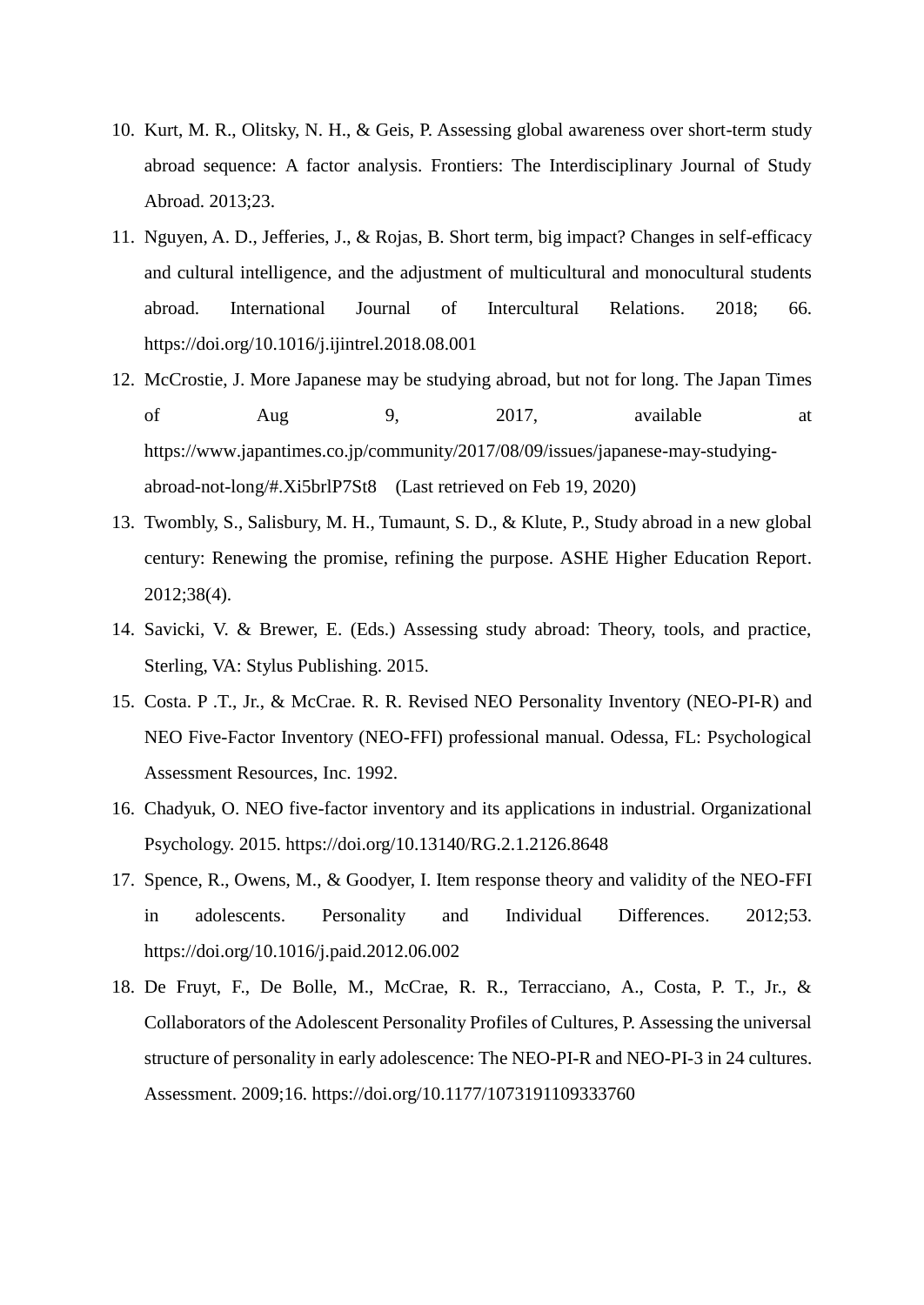- 19. McCrae, R. R., Costa, P. T., Jr., & Martin, T. A. The NEO-PI-3: A more readable revised NEO Personality Inventory. Journal of Personality Assessment. 2005;84. [https://doi.org/10.1207/s15327752jpa8403\\_05](https://doi.org/10.1207/s15327752jpa8403_05)
- 20. McCrae, R. R., Costa, P. T., Jr., Ostendorf, F., Angleitner, A., Hrebickova, M., Avia, M. D., Sanz, J., Sanchez-Bernardos, M. L., Kusdil, M. E., Woodfield, R., Saunders, P. R., & Smith, P. B. Nature over nurture: Temperament, personality, and life span development. Journal of Personality and Social Psychology. 2000;78.
- 21. Heuchert, J. P., & McNair, D. M. Profile of Mood States, 2nd Edition: POMS 2. North Tonawanda, NY: Multi-Health Systems Inc. 2012.
- 22. Bostock, S., Hamer, M., Wawrzyniak, A. J., Mitchell, E. S., & Steptoe, A. Positive emotional style and subjective, cardiovascular and cortisol responses to acute laboratory stress. Psychoneuroendocrinology. 2011;36. <https://doi.org/10.1016/j.psyneuen.2011.02.009>
- 23. Yoshioka, M., Ayabe, M., Yahiro, T., Higuchi, H., Higaki, Y., St-Amand, J., Miyazaki, H., Yoshitake, Y., Shindo, M., & Tanaka, H. Long-period accelerometer monitoring shows the role of physical activity in overweight and obesity. International Journal of Obesity. 2005;29.<https://doi.org/10.1038/sj.ijo.0802891>
- 24. Yokoyama, K., Araki, S., Kawakami, N., & Tkakeshita, T. Production of the Japanese edition of profile of mood states (POMS): assessment of reliability and validity. Nihon Koshu Eisei Zasshi. 1990;37.
- 25. Brown, H. E. Sojourner adjustment among undergraduate students: Relationships with locus of control and coping strategies. Michigan: UMI Dissertation Services. 1989.
- 26. Diener, E., Emmons, R. A., Larsen, R. J., & Griffin, S. The Satisfaction With Life Scale. Journal of Personality Assessment. 1985;49(1).
- 27. Diener, E. Subjective Well-Being. Psychological Bulletin. 1984;95(3).
- 28. Pavot, W. & Diener, E. Review of the satisfaction with life scale. Psychological Assessment 1993;5(2).
- 29. Whisman, M. A. & Judd, C. M. A cross-national analysis of measurement invariance of the Satisfaction With Life Scale. Psychological Assessment. 2016; 28(2).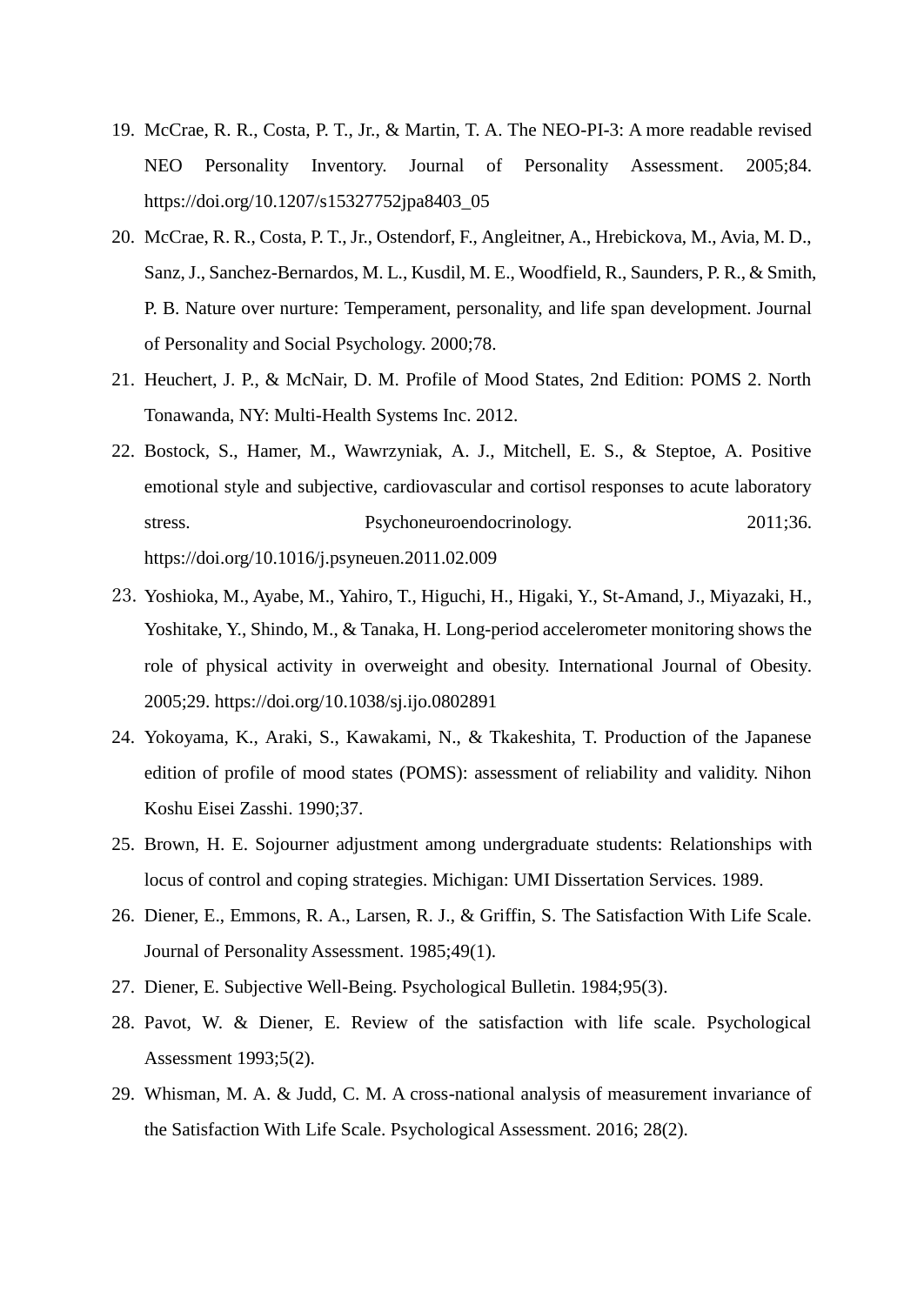- 30. McCullough, M. E., Emmons, R. A., & Tsang, J.-A. The grateful disposition: A conceptual and empirical topography. Journal of Personality and Social Psychology. 2002; 82(1).
- 31. Wood, A. M., Joseph, S., Maltby, J. Gratitude uniquely predicts satisfaction with life: Incremental validity above the domains and facets of the five factor model. Personality and Individual Differences. 2008;45(1).
- 32. Witvliet, C. v., Richie, F. J., Root Luna, L. M., VanTongeren, D. R. Gratitude predicts hope and happiness: A two-study assessment of traits and states. Journal of Positive Psychology. 2019;14(3).
- 33. Waters, L. Predicting job satisfaction: Contributions of individual gratitude and institutionalized gratitude. Psychology. 2012;3(12A).
- 34. Edwards, M. K. & Loprinzi, P. D. Experimental effects of brief, single bouts of walking and meditation on mood profile in young adults. Health Promotion Perspectives. 2018;8(3).
- 35. Travis, F., Valosek, L., Konrad, A., Link, J., Salerno, J., Scheller, R., & Nidich, S. Effect of meditation on psychological distress and brain functioning: A randomized controlled study. Brain and Cognition. 2018;125.
- 36. Oka, T., Tanahashi, T., Sudo, N., Lkhagvasuren, B. & Yamada, Y. Changes in fatigue, autonomic functions, and blood biomarkers due to sitting isometric yoga in patients with chronic fatigue sydnrome. BioPsychoSocial Medicine. 2018;12(3).
- 37. Donoyama, N., Satoh, T., Hamano, T., Ohkoshi, N. & Onuki, M. Effects of Anma therapy (Japanese massage) on health-related quality of life in gynecologic cancer survivors: A randomized controlled trial. PLOS One. 2018;13(5):e0196638.
- 38. Song, C., Ikei, H., Park, B.-J., Lee, J., Kagawa, T., & Miyazaki, Y. Psychological Benefits of Walking through Forest Areas. International Journal of Environmental Research and Public Health. 2018;15(12).
- 39. Crush, E. A., Frith, E., Loprinzi, P. D. Experimental effects of acute exercise duration and exercise recovery on mood state. Journal of Affective Disorders. 2018;229.
- 40. Roy, P., Wandschneider, E., & Steglitz, I.. Assessing education abroad outcomes: A review of the BEVI, IDI, and GPI. White Paper. 2014.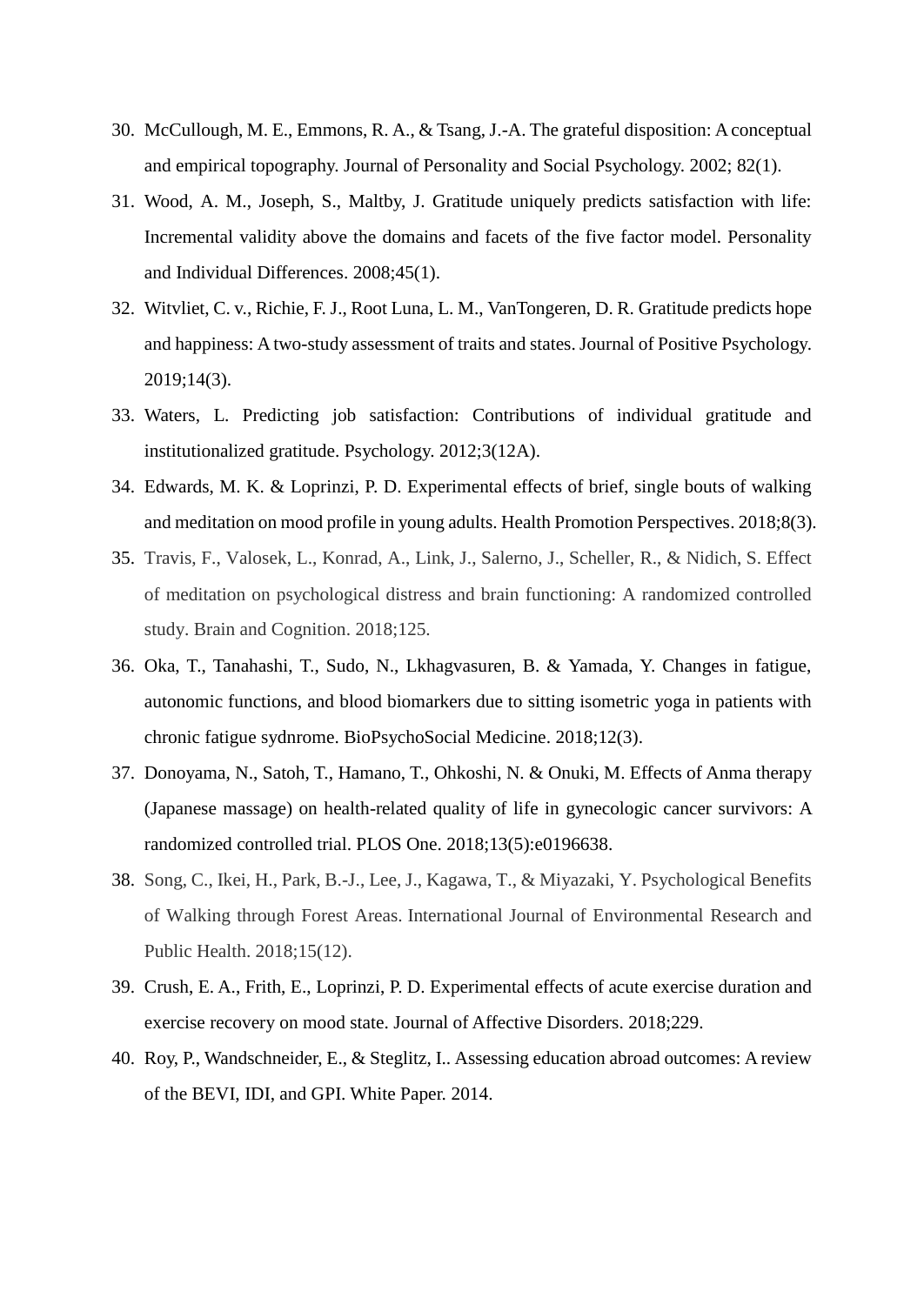